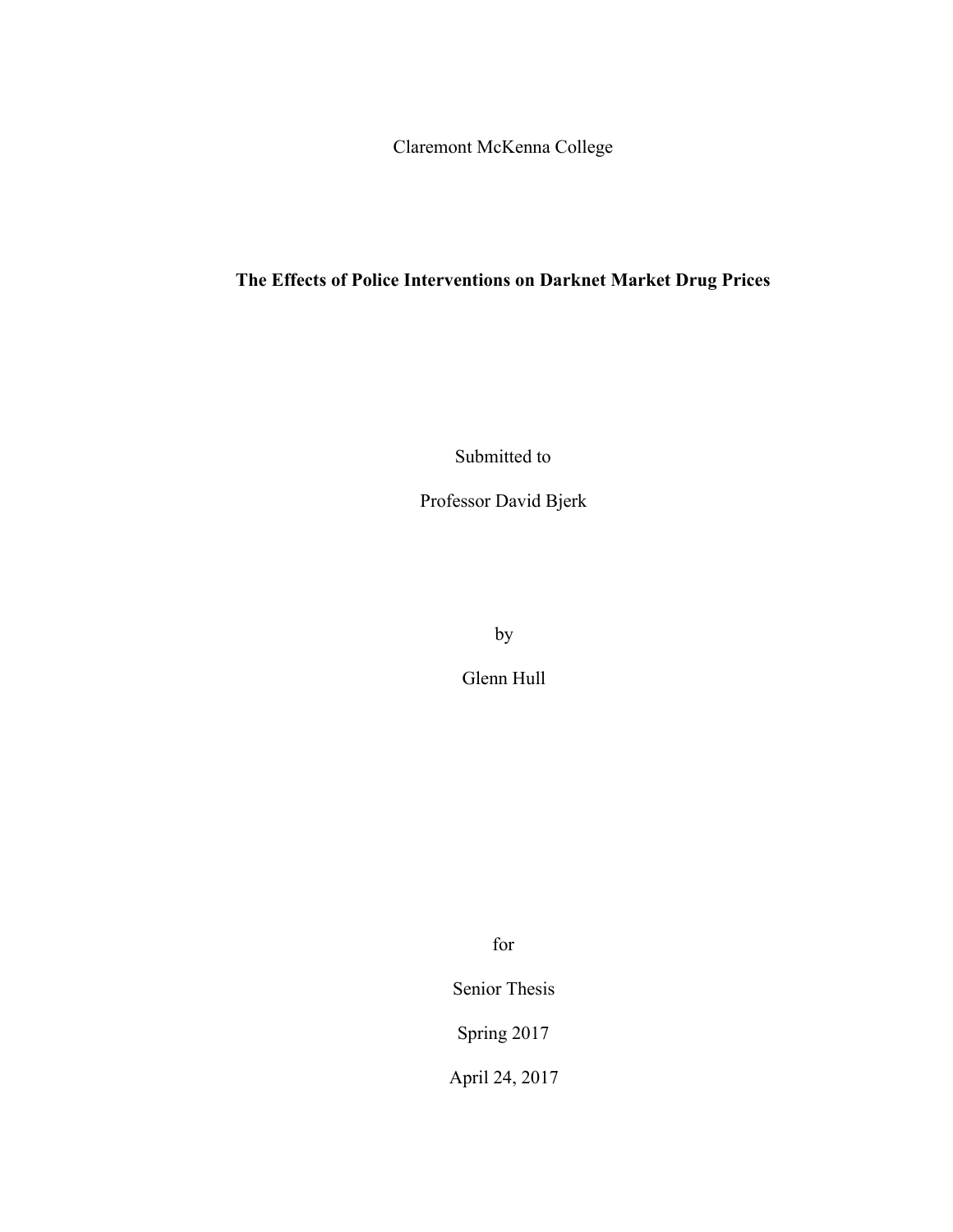## **Acknowledgements**

I would like to thank Professor David Bjerk for agreeing to be my reader. His insight was very valuable and he helped me tremendously with his guidance. I would also like to thank Professor Heather Antecol for providing incredibly helpful feedback on my paper.

Further, I would like to thank my parents for supporting me throughout college and always being there for me. Lastly, I would like to thank Emily for helping with editing and overall support.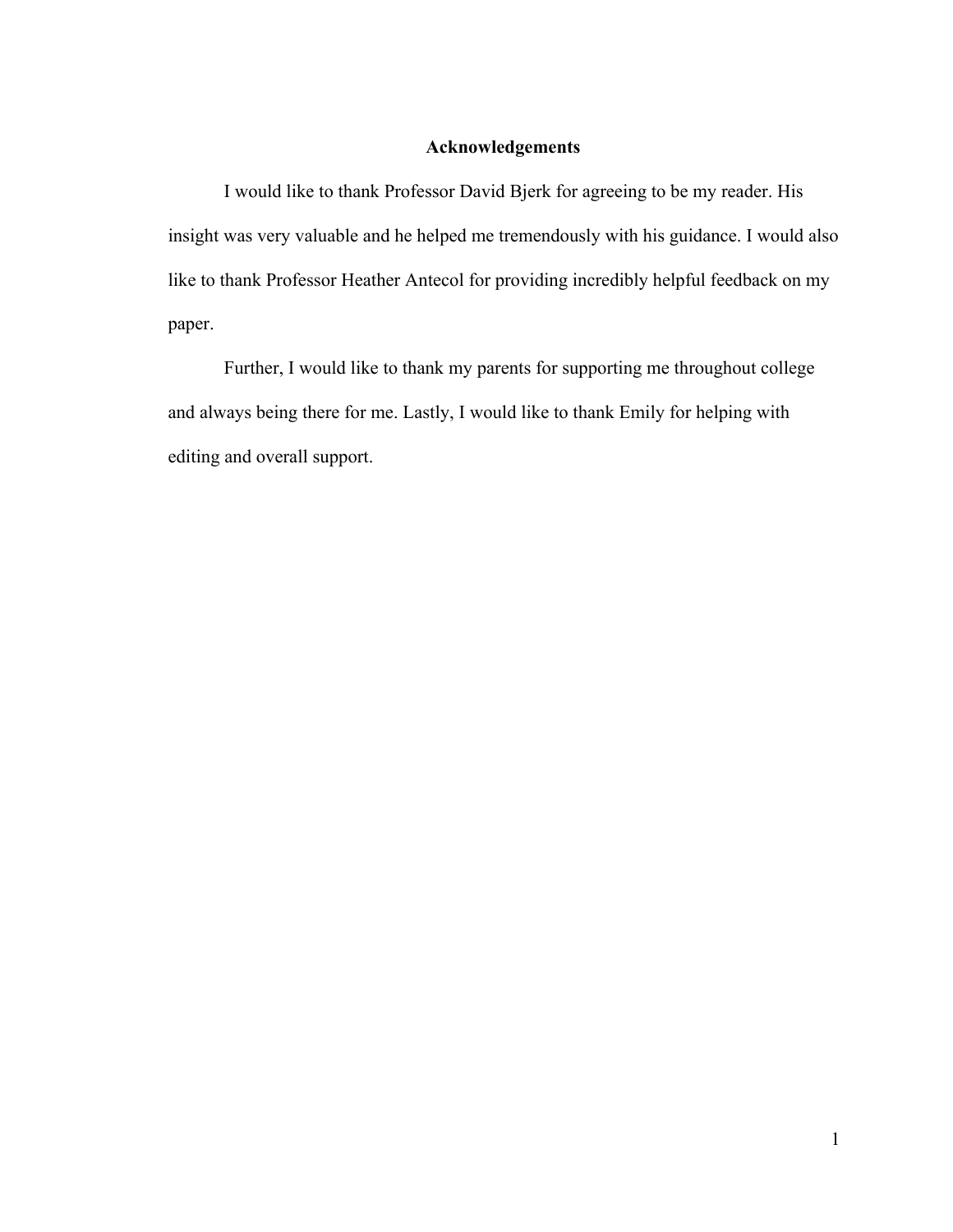#### **Abstract**

This paper determines the effects of police interventions on darknet markets. Darknet markets have been rapidly growing and the amount of drugs being sold on them keeps rising. This paper finds no significant changes in prices of drug listings before and after drug busts, and no significant changes in price per unit of drugs across the entire market. The results are similar to prior research done on normal drug markets that determined that police interventions have no significant effect on changing drug prices. With the rapid growth of drugs being sold on darknet markets, it is critical for law enforcement to understand how the markets react to police interventions.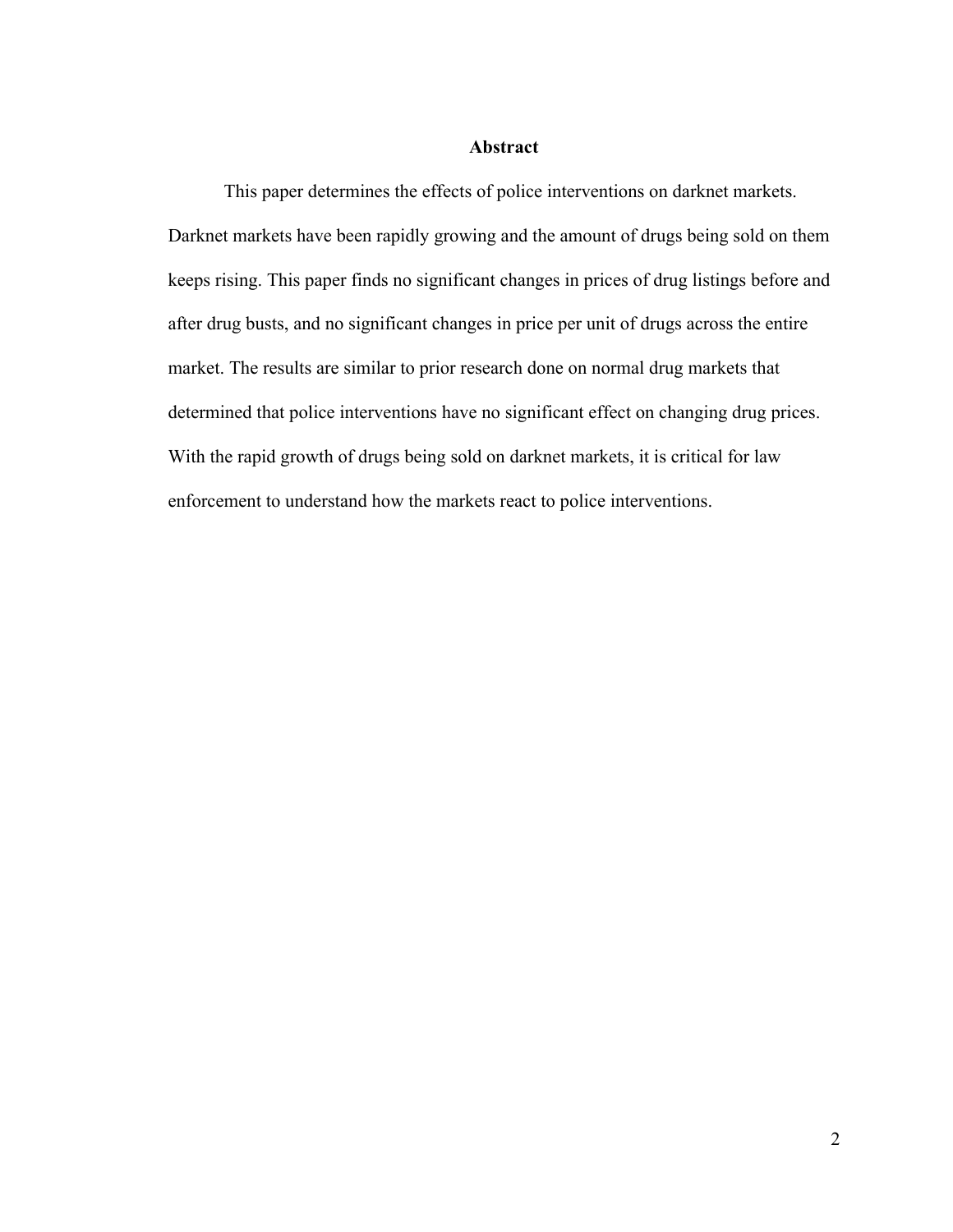## **Table of Contents**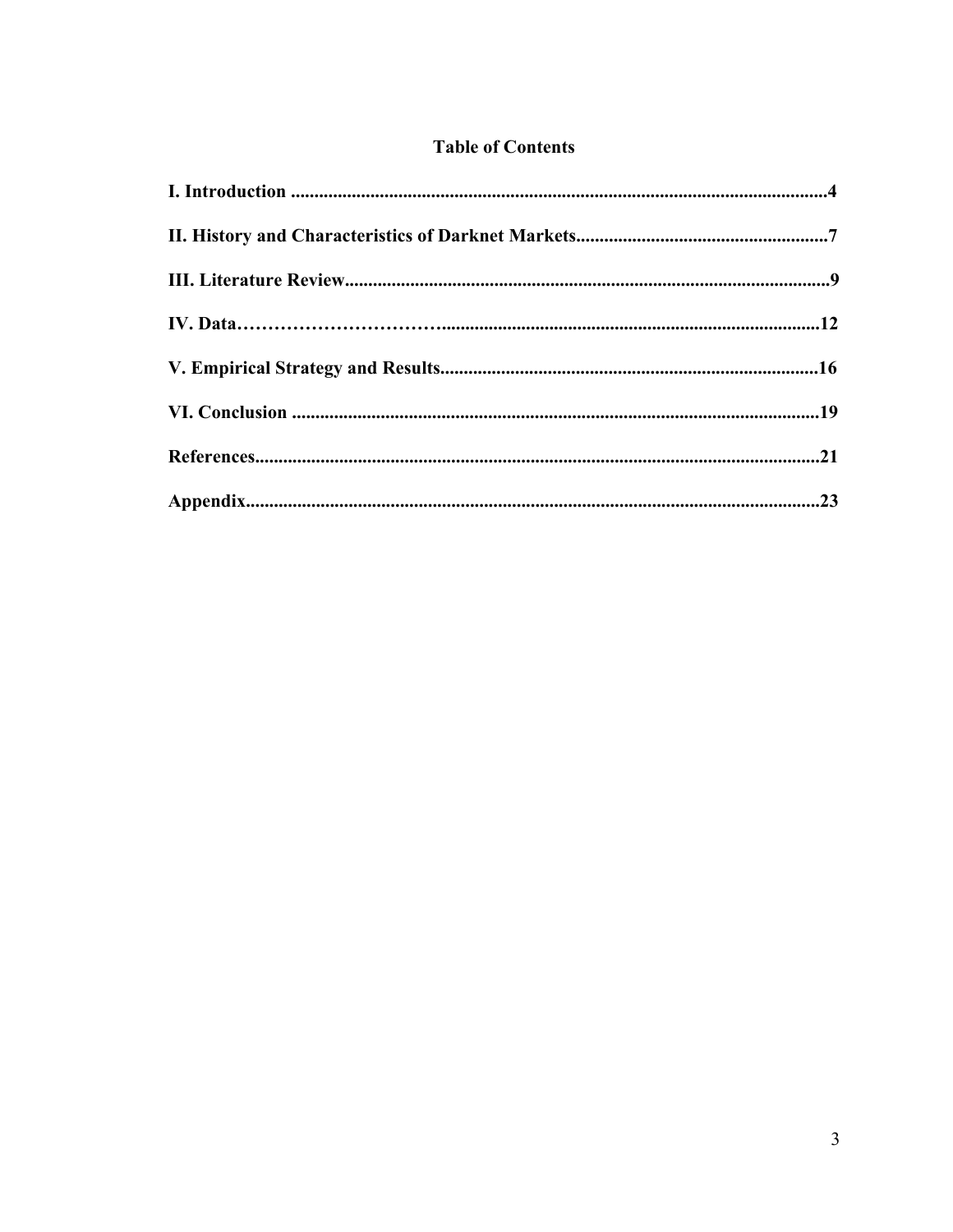## **I. Introduction**

Over the past five years, there has been a sharp rise in the amount of illegal drugs sold on online drug markets (Kruithof et al. 2016). These online drug markets, known as darknet markets, are online marketplaces that can only be accessed through browsers that operate on the darknet, a portion of the internet that is not indexed by most search engines and requires a special web browser to access. Since 2013, the number of drug listings on darknet markets has increased approximately 600% and the number of vendors and transactions has nearly tripled (Kruithof et al. 2016). Kruithof et al. (2016) estimate the average monthly revenue of darknet drug markets to be in the tens of millions. There have been several large-scale law enforcement interventions to arrest the buyers and sellers of darknet markets; however, the efficacy of these interventions is questionable as the darknet markets keep rapidly expanding despite hundreds of arrests (EMCDDA 2016). The proliferation of darknet markets poses a significant challenge for law enforcement as they now have to find ways to combat a new type of drug trade.

There have been several studies that analyze how normal drug markets react to police interventions. Reuter and Kleiman (1986) find that changes in availability and price are different depending on which drug they targeted. For example, marijuana and cocaine had neither a change in availability or price after increased law enforcement operations, but heroin did. Pollack and Reuter (2014) did a review of several papers to determine the marginal effect of increases in law enforcement on drug prices and determined that the large costs of police interventions were ineffective and did not raise the prices of drugs. Caulkins and Reuter (2010) took a long-term view of 25 years of the

4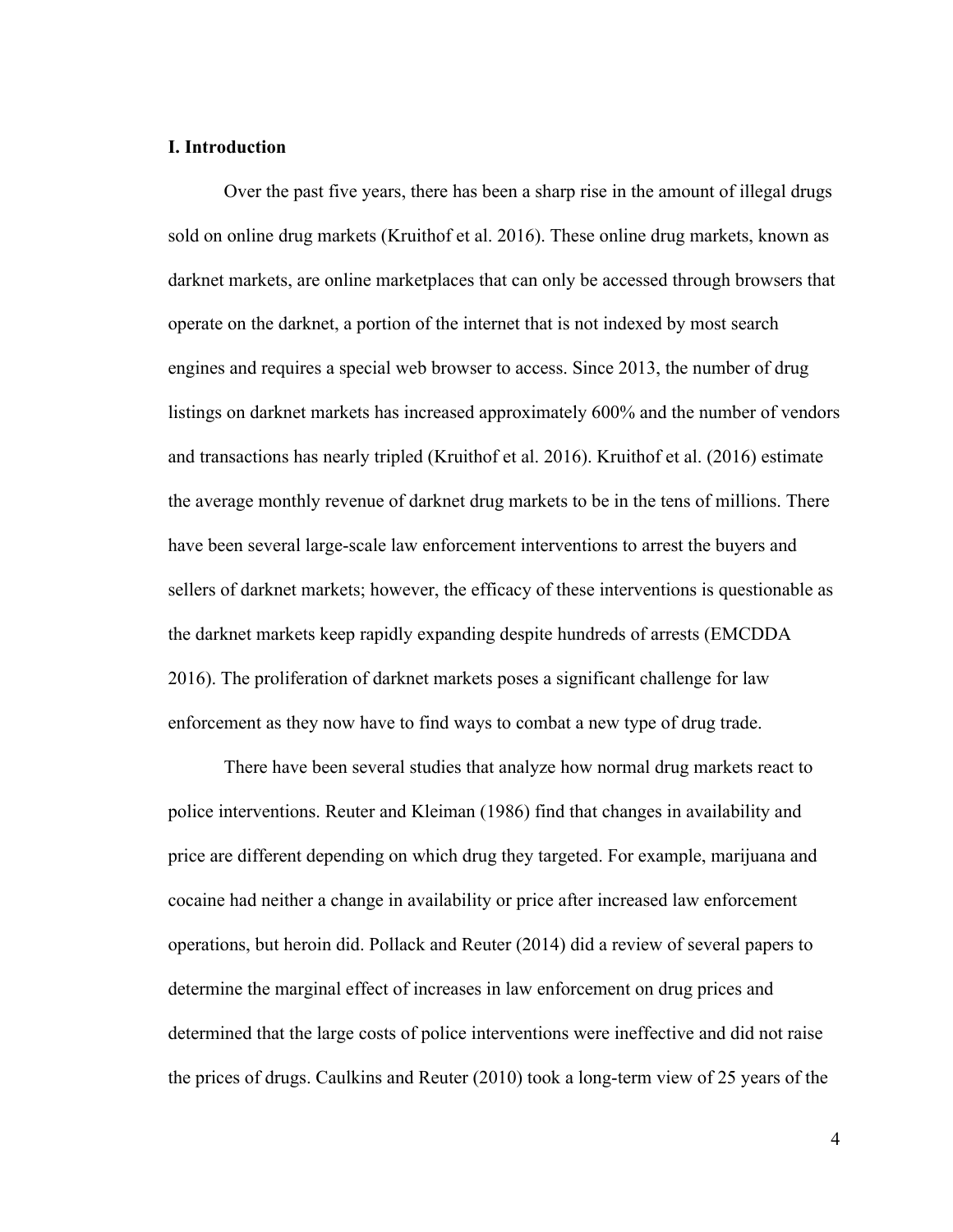market and determined that risk has dramatically increased and prices have substantially fallen.

There have been several studies published about darknet markets regarding their operations (Kruithof et al. 2016), the types of drugs sold (Christin 2013), their distribution patterns (Demant, Munksgaard, and Houborg 2016), along with other areas; however, the literature on how darknet markets react to police interventions is limited. To the best of my knowledge, there has only been one study examining how police interventions affect drug prices on darknet markets (Décary-Hétu and Giommoni 2016). They find that police crackdowns on darknet markets only affect participants for a short period of time, with prices not significantly changing and the number of listings stabilizing within weeks of the intervention taking place. Décary-Hétu and Giommoni (2016) however only look at one intervention and the five markets affected by the participation. My paper expands on this paper by evaluating the effects of other police interventions on different darknet markets. Further, I look at price dispersion and analyze changes in price per unit of certain drugs aggregated for the entire market. Lastly, my paper analyzes the similarities and differences of darknet markets compared to normal drug markets. While there has been strong evidence of price inelasticity of drugs in normal markets, I want to determine if it is the same for darknet drug markets.

Darknet markets are relatively new marketplaces and data on them has been difficult to obtain, making it challenging for quantitative research to take place. Public datasets are available; however, this data is embedded in HTML and requires web

5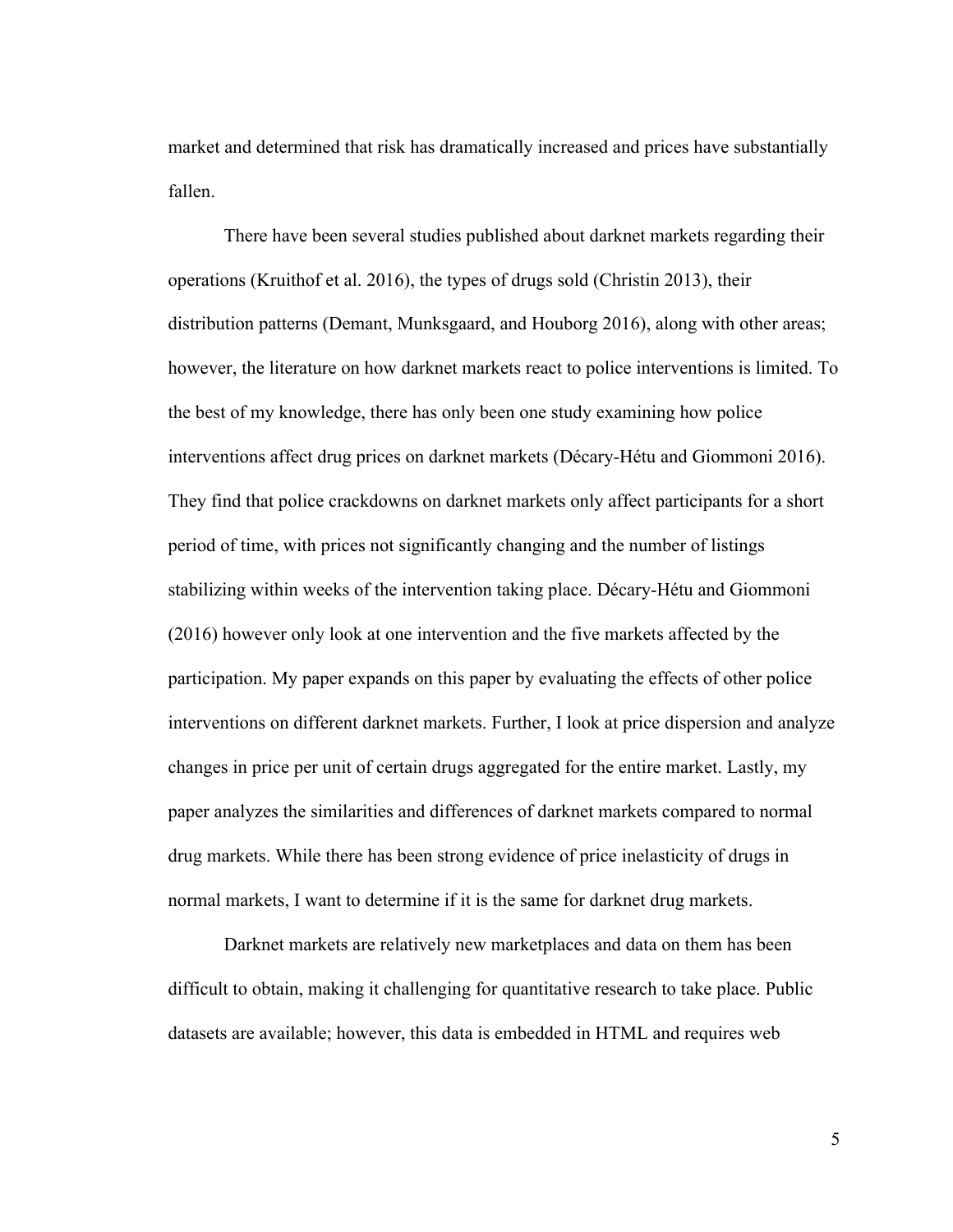scraping to extract the data.<sup>1</sup> Using this data, I ran a linear regression to compare prices of listings both before and after police interventions to see if there are any significant changes in price. I found no significant change in price in any of the interventions on any of the markets. I looked at two police interventions, including the police intervention Décary-Hétu and Giommoni (2016) used. I also used different, smaller darknet markets than Décary-Hétu and Giommoni (2016). Further, I looked at price dispersion of different types of drugs before and after the interventions and found no significant change. The results validate what Décary-Hétu and Giommoni (2016) found and also provide evidence that darknet markets react similarly to police interventions.

The remainder of the paper is organized as follows. Section II provides background on the history and characteristics of darknet markets. Section III presents a review of existing literature regarding police interventions in both darknet markets and normal drug markets. I describe my data collection process and variable descriptions in Section IV. Section V discusses my empirical strategy and results. My conclusions are presented in Section VI.

<sup>&</sup>lt;sup>1</sup> I wrote Python programs that scraped and extracted the data. Each market has different HTML, therefore each market needs its own web scraper. Some markets change their HTML over time causing them to need multiple scrapers. The scrapers took me approximately three months to program and were over 3,000 lines of code.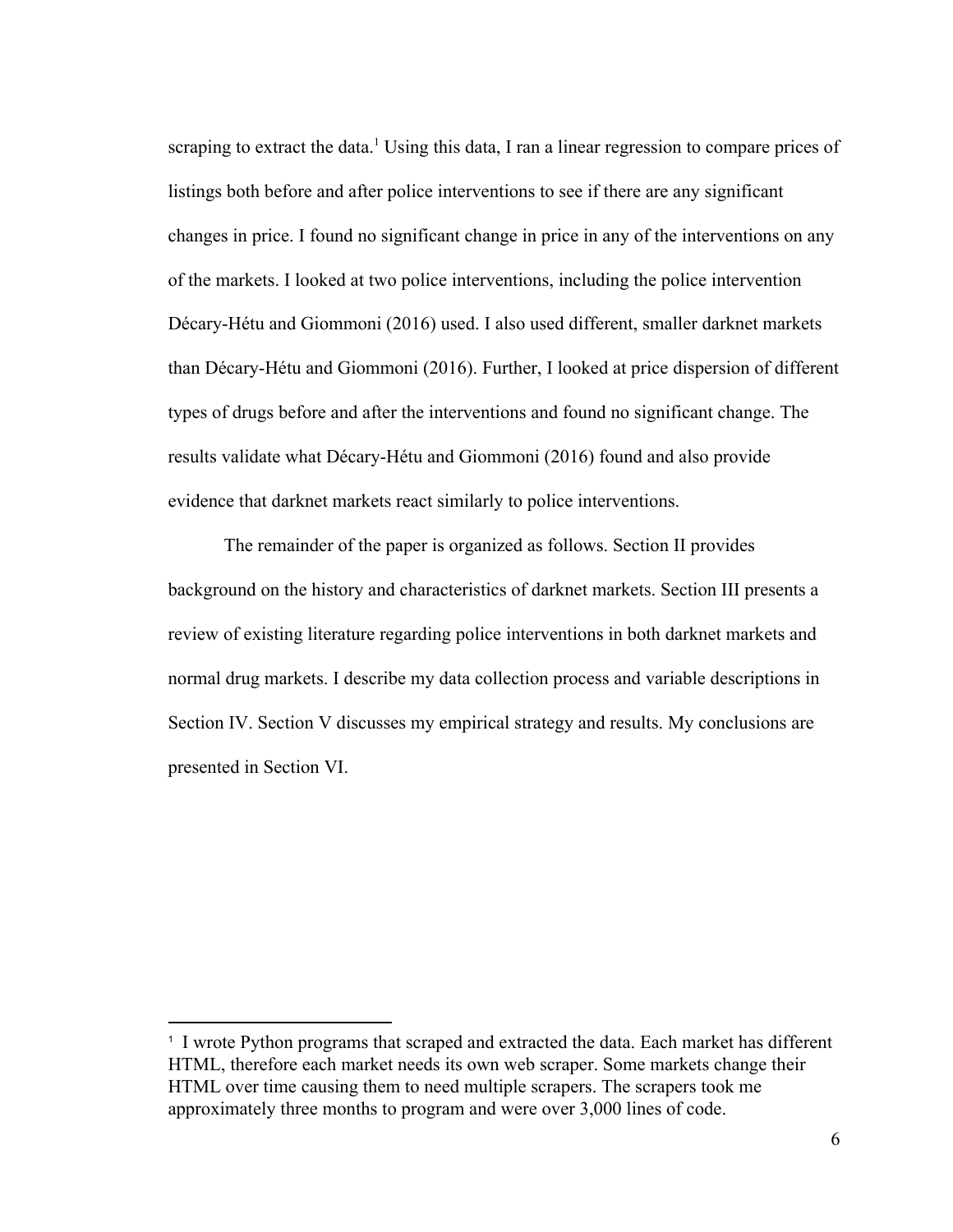#### **II. History and Characteristics of Darknet Markets**

Drugs have been traded online since the internet was first created, but law enforcement was slow to respond and did not start large-scale investigations until the Silk Road gained popularity in 2011 (Buxton and Bingham 2015). The Silk Road and the majority of subsequent darknet drug markets can be intuitively thought of as an Amazon for drugs. Each category of drug has its own page and each page has listings of all drugs for sale including images and descriptions of the listing. Figure 1 shows an image of the darknet market Silk Road 3.0. People access these darknet markets through web browsers specifically made to search unlisted websites. These browsers, the most notable is named TOR, obscures an individual's internet activity, making it difficult for law enforcement to see what people are doing online. This combined with Bitcoin, a cryptocurrency which allows for pseudonymous payments that make it challenging to track to a person, created a desirable online marketplace for drugs due to the increased security for them. Law enforcement now faces increased difficulty policing people's internet activity due to TOR and increased difficulty tracking drug money due to Bitcoin (EMCDDA 2015).

Prior to the Silk Road, the largest online drug marketplace was only a few thousand people. But when the Silk Road was created and started to get media attention, it rose to hundreds of thousands of users (Buxton and Bingham 2015). Given the large increase in the online drug trade, law enforcement began to take notice and investigate. The FBI was able to identify the leader of the Silk Road through forum posts connecting his online identity to his real identity (Hern 2013). While darknet markets are supposed to be anonymous, there are a variety of ways that a person can get caught using them such

7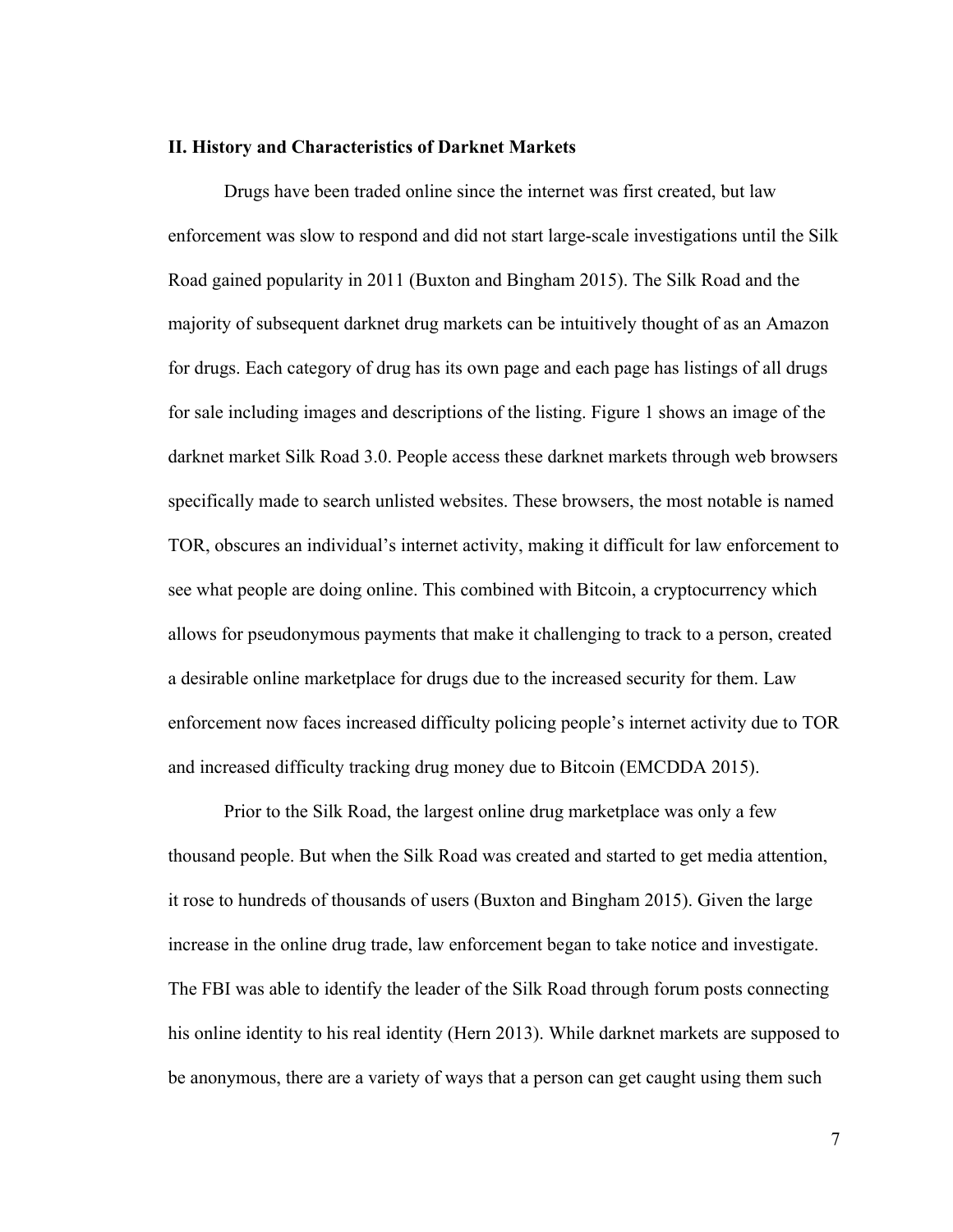as having product shipments intercepted by police officers, having the same username on the darknet markets as other internet accounts, and using improper encryption methods while interacting with darknet data. In the past few years there have been numerous interventions of varying sizes. Some interventions are large, involving Interpol and the FBI, and aim to arrest dozens of people. Other interventions only target one person or a couple people (EMCDDA).

After the Silk Road closed, several new darknet markets were created. A group of administrators from the Silk Road created the Silk Road 2.0 which quickly became one of the most popular darknet markets (Demant, Munksgaard, and Houborg 2016). Another large police intervention, Operation Onymous, targeted the Silk Road 2.0 on November 6, 2014 taking it down, making 17 arrests, and seizing over \$1 million in Bitcoin (Afilipoaie and Shortis 2015). Operation Onymous was the focal point of Décary-Hétu and Giommoni (2016) that determined that police interventions did not affect the price of drugs on darknet markets. After markets are shut down, multiple new ones tend to emerge and even with the added police intervention, there are still thousands of new users joining (Kruithof et al. 2016). Similar to normal drug markets, darknet markets appear to be unaffected by police interventions.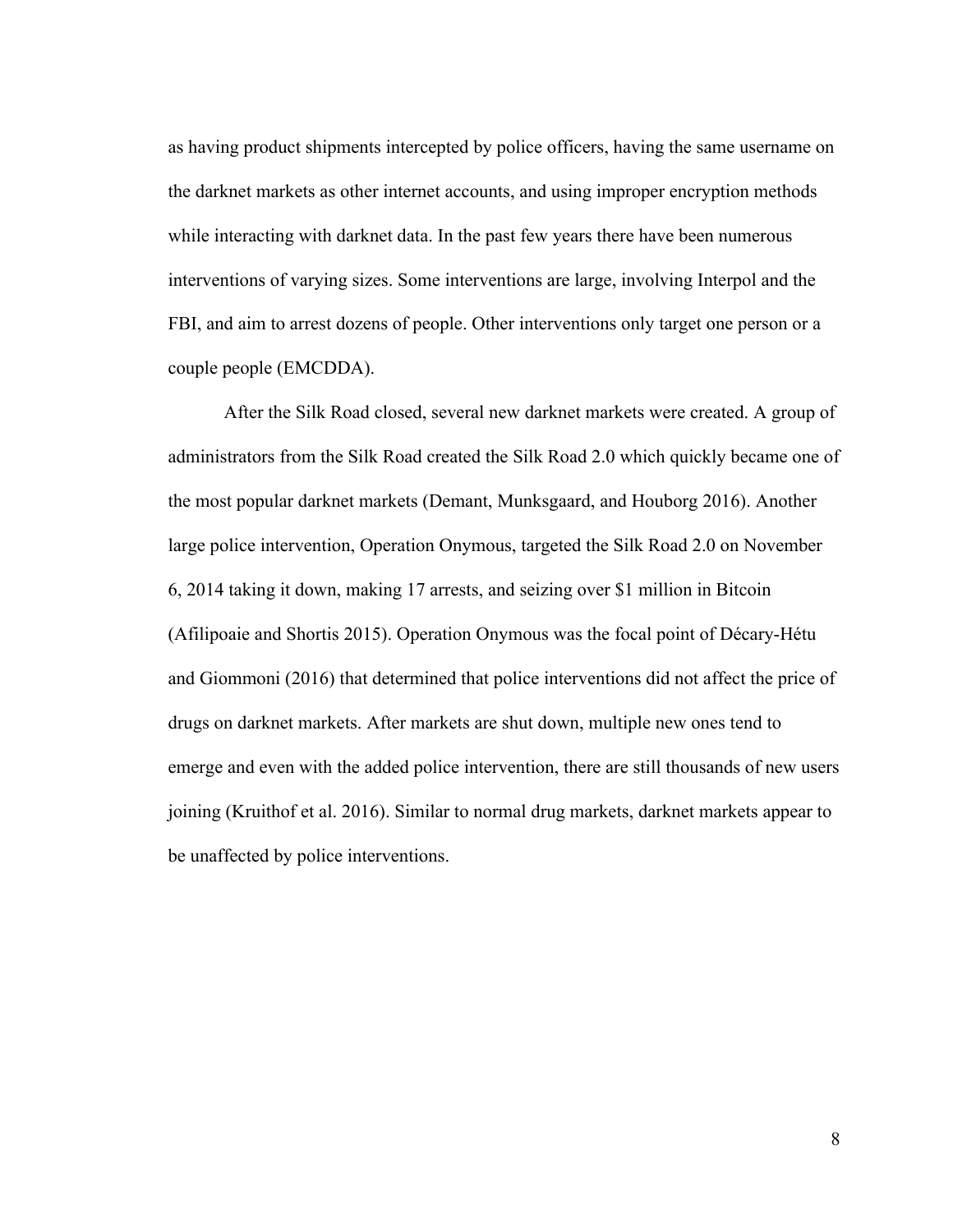### **III. Literature Review**

Existing research provides evidence that drug prices on both online drug markets and normal drug markets do not have a significant reaction to police interventions. While there are data limitations in much of the research due to the challenges of getting accurate pricing information and an accurate view of the market, the risk of arrests for drug dealers has significantly increased over the past 25 years and the prices of drugs have fallen substantially (Caulkins and Reuter 2010). Caulkins and Reuter (2010) finds that the risk of incarceration has risen more than 500% since the late 1980s and that the United States is increasing the amount of money they are spending in an attempt to control the illegal drug markets. Caulkins and Reuter (2010) finds that when the drug markets are already established, law enforcement interventions are expensive and do a poor job of increasing the price of drugs.

While Reuter and Kleiman (1986) find that changes in price are different depending on the type of drug, they find that overall law enforcement interventions could not impose significant costs on "mass-market drugs". Mass-market drugs are loosely defined by Reuter and Kleiman (1986) to be drugs with large quantities sold. Reuter and Kleiman (1986) believe that even if law enforcement could increase the price per kilo for cocaine or marijuana, it would probably not affect the prices at which individuals bought because there is a large premium on paying for small amounts. The Reuter and Kleiman (1986) paper is an important first step in showing that increased risks do not deter drug dealers from selling drugs or change the price of drugs.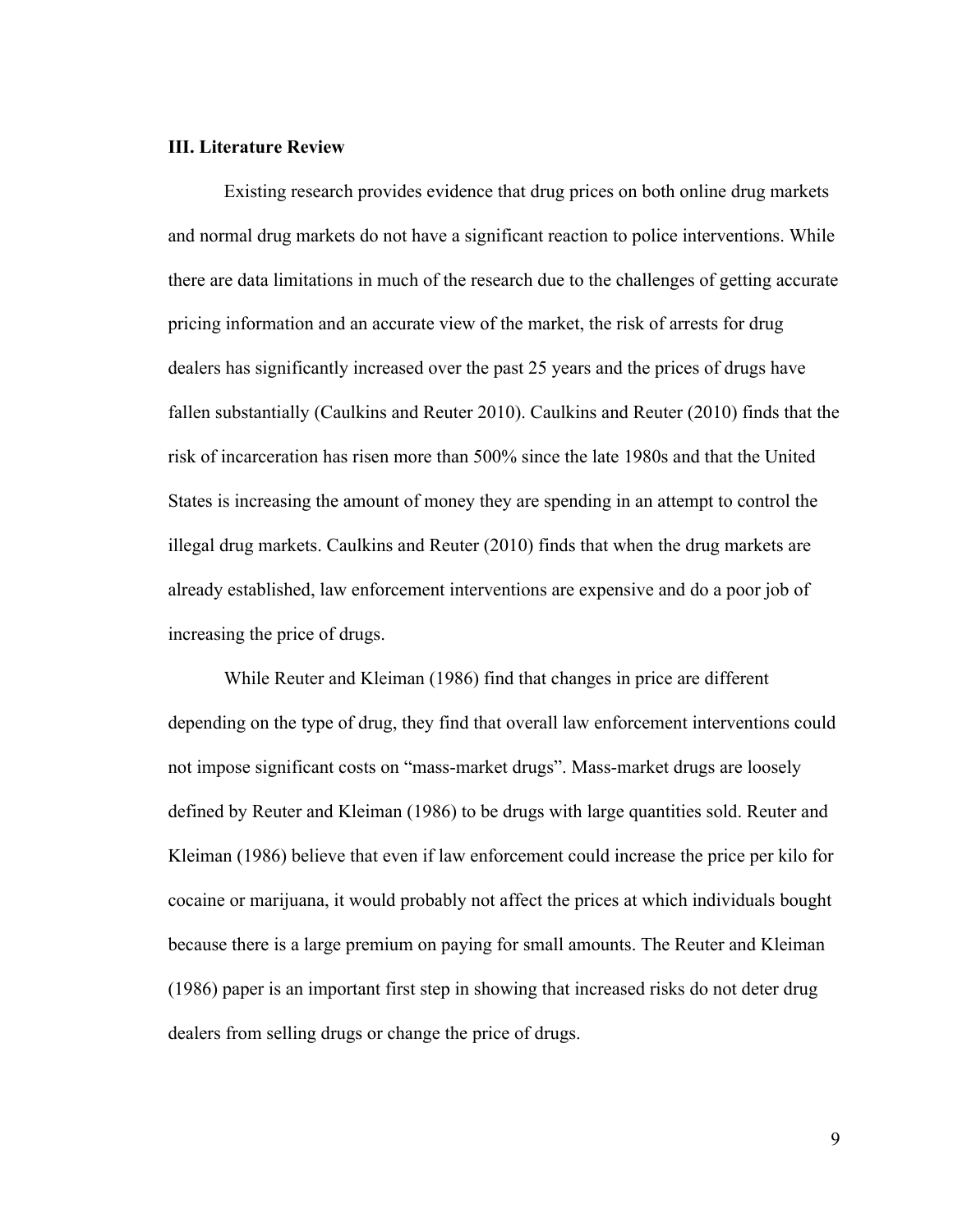Reuter and Kleiman (1986) and Caulkins and Reuter (2010) both provide evidence that normal drug markets do not react significantly to police interventions; Décary-Hétu and Giommoni (2016) demonstrate that police interventions in darknet markets do not result in long-term changes. Décary-Hétu and Giommoni (2016) find that the police interventions do not significantly affect prices, sales, or amount of new vendors in the long-run. Décary-Hétu and Giommoni (2016) focuses on Operation Onymous, a large-scale police intervention that lead to the arrest of 17 people and the closure of multiple darknet markets. There was a slight drop in price after Operation Onymous, but it was equivalent to other price drops that have been associated with changes in Bitcoin price. Further, there was a drop in new dealer registration on the sites, but after a few months it increased back to pre-intervention amounts. Estimated sales were two times higher two months after the intervention. To analyze changes in drug prices, Décary-Hétu and Giommoni (2016) grouped all listings by week and examined the 41 weeks before the operation and the 21 weeks after. Décary-Hétu and Giommoni (2016) found that after the police intervention, drug listings had below a 2% average price change, much of which was attributed to the change in Bitcoin price. Less than 25% of sellers took down their listings after 4 weeks (Décary-Hétu and Giommoni 2016). Overall, Décary-Hétu and Giommoni (2016) found that Operation Onymous did not decrease prices, sales, or new dealers long-term.

My paper examines price changes in drug listings after police interventions on darknet markets. I use Operation Onymous, the same police intervention as Décary-Hétu and Giommoni (2016), and another police intervention. Further, I analyzed the price

10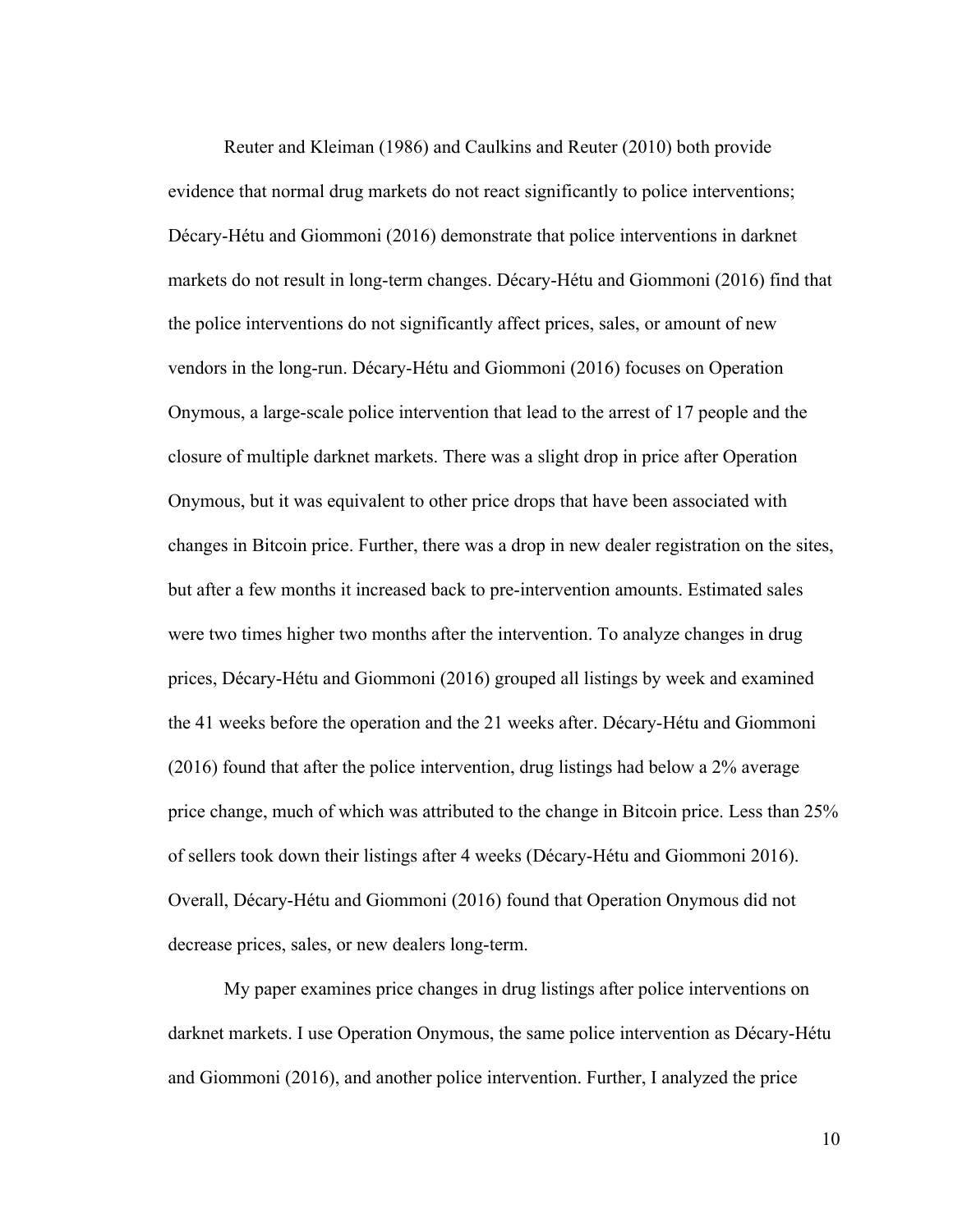dispersion of different categories of drugs to determine the changes in price per unit on darknet markets after police interventions. To the best of my knowledge this is the first analysis of price dispersion on darknet markets. I use quantile regression to determine if the price per unit of drug significantly changes across all listings in the market. Finally, I compare these results to normal drug markets to determine the similarities between darknet drug markets and normal drug markets.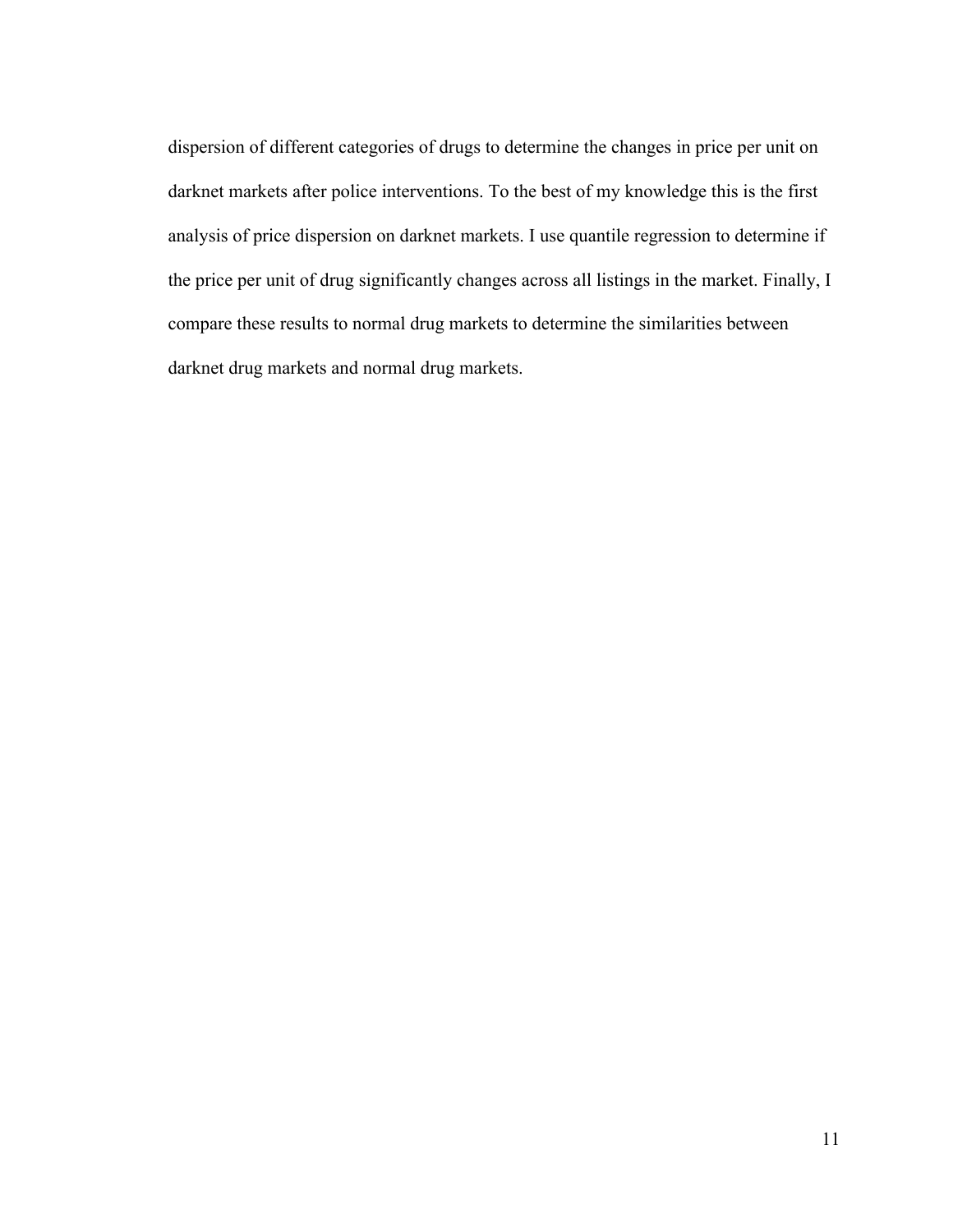## **IV. Data**

The data set used for this research comes from Branwen et al. (2015). Branwen et al. wrote a web crawler which attempted to download every page on certain darknet markets. Branwen scraped dozens of markets between January 2014-March 2016. The data provided is 1.5 terabytes and is broken down by a folder for each market, then a folder for each date, and then the source code for each web page. To extract the data from the source code, I wrote Python scripts that iterate through each file and use regular expressions to extract the necessary data that was embedded in HTML code. Every market is programmed in a different way, therefore each has a different structure which required a new script. Further, some markets changed their layout over time so I needed to write multiple scripts for certain markets. Overall, I wrote several thousands of lines of code in order to extract all the necessary information.

The original dataset provided by Branwen has some limitations. The TOR network is difficult to scrape because web pages take a while to load and Branwen did not run the crawler every day. While data was collected every week, it was collected at different frequencies. Sometimes the data was collected multiple times a week while other times it was only once. Further, Branwen could not collect every single webpage on darknet markets due to the unreliability of TOR. Therefore, the dataset is incomplete; however, it is the most complete dataset publicly available and is used by prominent researchers in the field such as Décary-Hétu and Giommoni (2016) and Kruithof et al. (2016).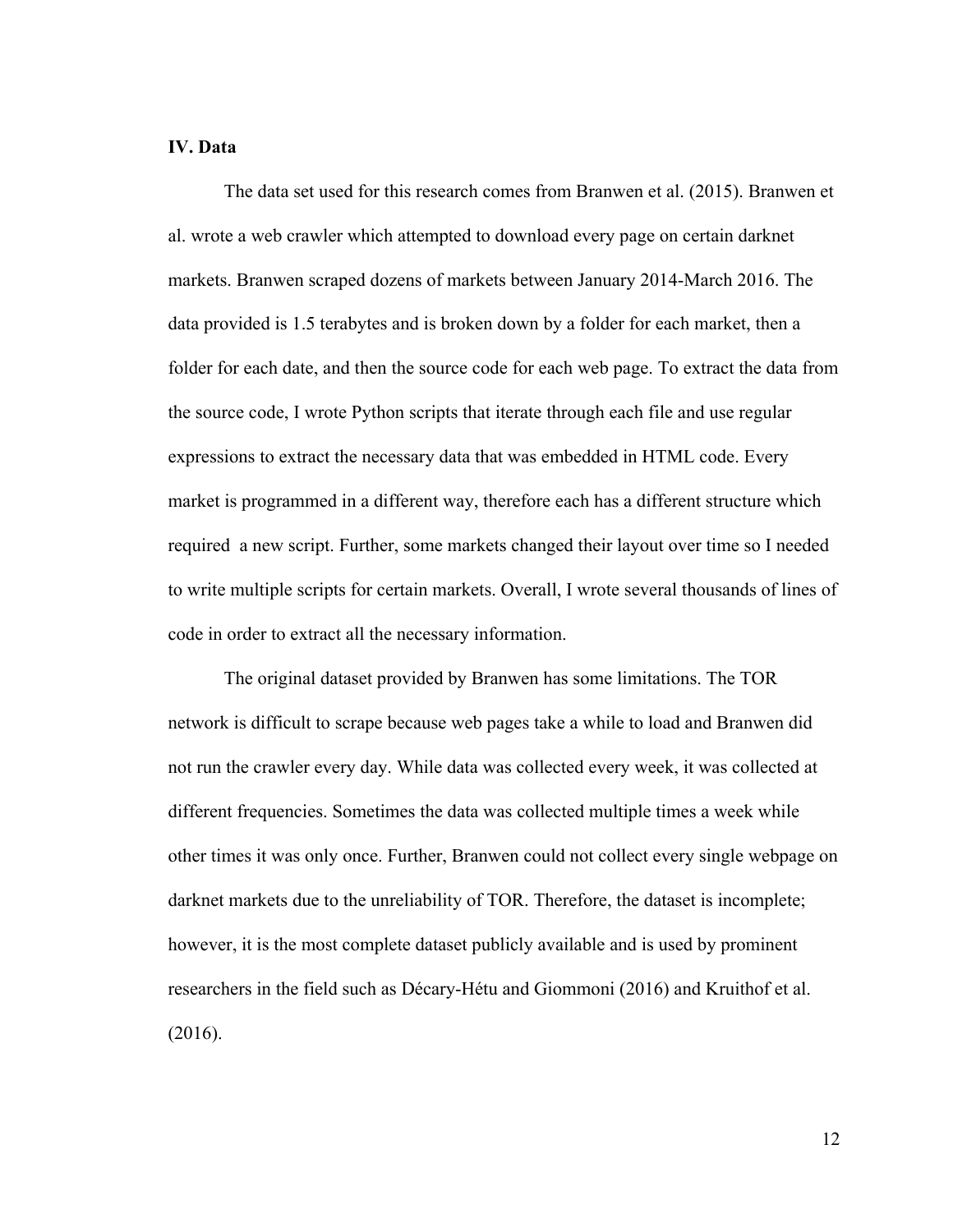The dataset includes the market name, drug listing, drug listing description, drug category, price, date, price change, seller, week, and price per gram. The market name is the URL of the market in which the drug listing is posted. The drug listing is the name of the drug; an example of this is "7g SWEET GREEN JAMAICAN WEED." Along with the name of the drug, there is also a corresponding description to give the buyer more information about the product. The corresponding description of the example previously given for the drug listing is "Great outdoor pressed jamaican weed with some pips Nice high and strength Rapid delivery". To get drug categories, I used regular expressions to get keywords such as "MDMA", "weed", and "cocaine" out of the product descriptions and created dummy variables for listings that included a keyword. The four drug dummy variables I am using in my regression are marijuana, MDMA, cocaine, and heroin. The price is the price in United States dollars. Some markets listed the price of goods in United States dollars; however, most listed it solely in Bitcoin. I built a Python program that converts historic Bitcoin price to United States dollars and used the United States dollar price for my analysis. The program gets the conversation rate of Bitcoin to United States dollars from historical data at BitcoinCharts.com, the same site that Décary-Hétu and Giommoni (2016) used for their analysis. The date is the date that the webpage was scraped. I calculate the price change by writing an R program that finds and groups all listings that have the same name and description together and orders them by price. Then the program takes the difference between the current price and the previous price to get the price change. The seller is the name of the seller of the product listed on the website. The week variable is a dummy variable I created to indicate which week the listing is in. I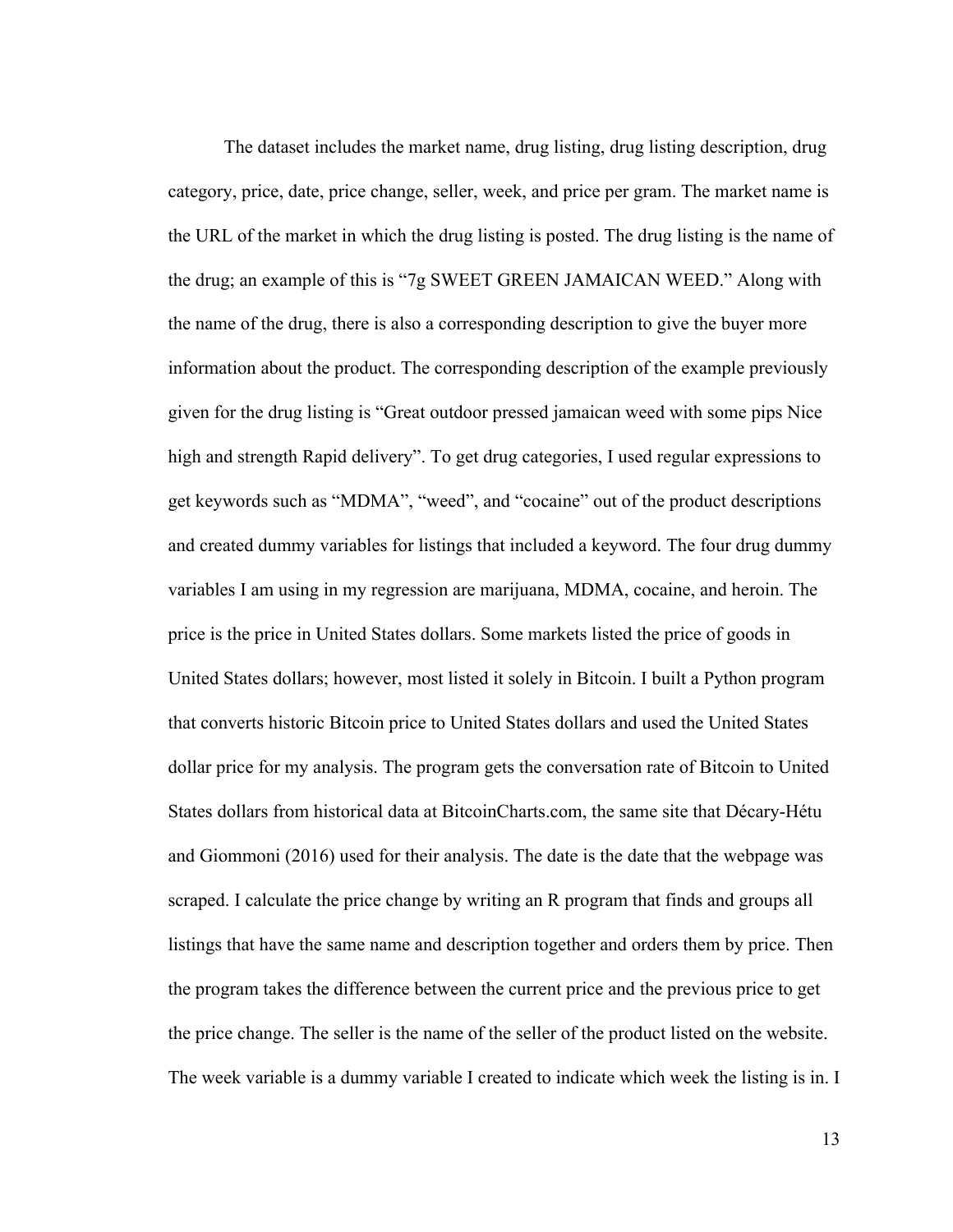determined price per gram by using regular expressions to extract the weight from the title to then divide price by weight in grams. While some of the listings did not have a weight attached to them, I was successful in getting approximately 71% of the listing's weights for MDMA, marijuana, cocaine, and heroin.

The dataset I worked with contains 965,376 observations from 7 different markets. Table 1 shows how many observations are in each market and the 25th percentile, median, and 75th percentile prices of the listings. The smallest market has 1,791 observations and the largest market has 325,829 observations. I looked at two busts, Operation Onymous and the arrest of seller "Shiny Flakes". I used Operation Onymous because it is the largest darknet bust that I have data available for and there is prior research to compare it with. The investigation of Shiny Flakes led to 38 search warrants being issued, at least 5 arrests, and \$4,200,000 of drugs being seized (Fox-Brewster 2015). This particular bust had coverage by Vice, Forbes, along with several other forums and websites. The date I use for Operation Onymous is 2014-11-05, which is when the operation began. The date I use for the Shiny Flakes bust is 2015-03-11, which is when media began to publish articles about it.

There are multiple ways to analyze police intervention effects on darknet market prices. The first method is to look at change in price of the same drugs that are sold on the markets both before and after the interventions. This will show if the police intervention is causing prices of drugs to rise. The second method is to look at the market as a whole and see if the 25th percentile, median, and 75th percentile of listing price change before and after the intervention. This second method is valuable to see if the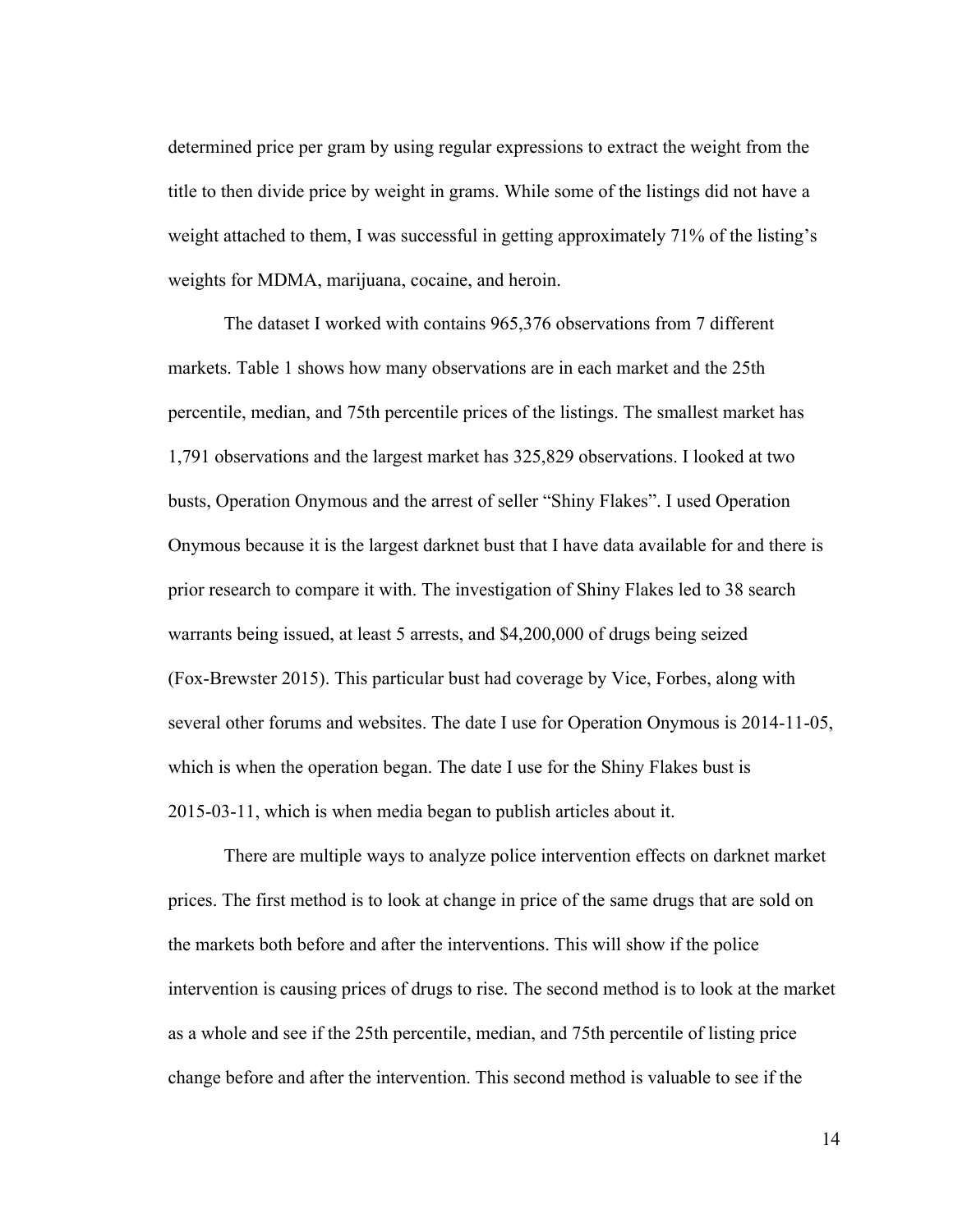interventions may cause smaller dealers to leave the market. As seen in Table 2, overall prices in all the markets rose across the 25th, 50th, and 75th percentile after Operation Onymous in week 0. However, within a month prices appear to restabilize back to pre-operation levels. For the Shaky Flakes bust, there was no immediate reaction in the overall prices in the markets. The next section will show my empirical strategy for determining changes in price of the same drugs.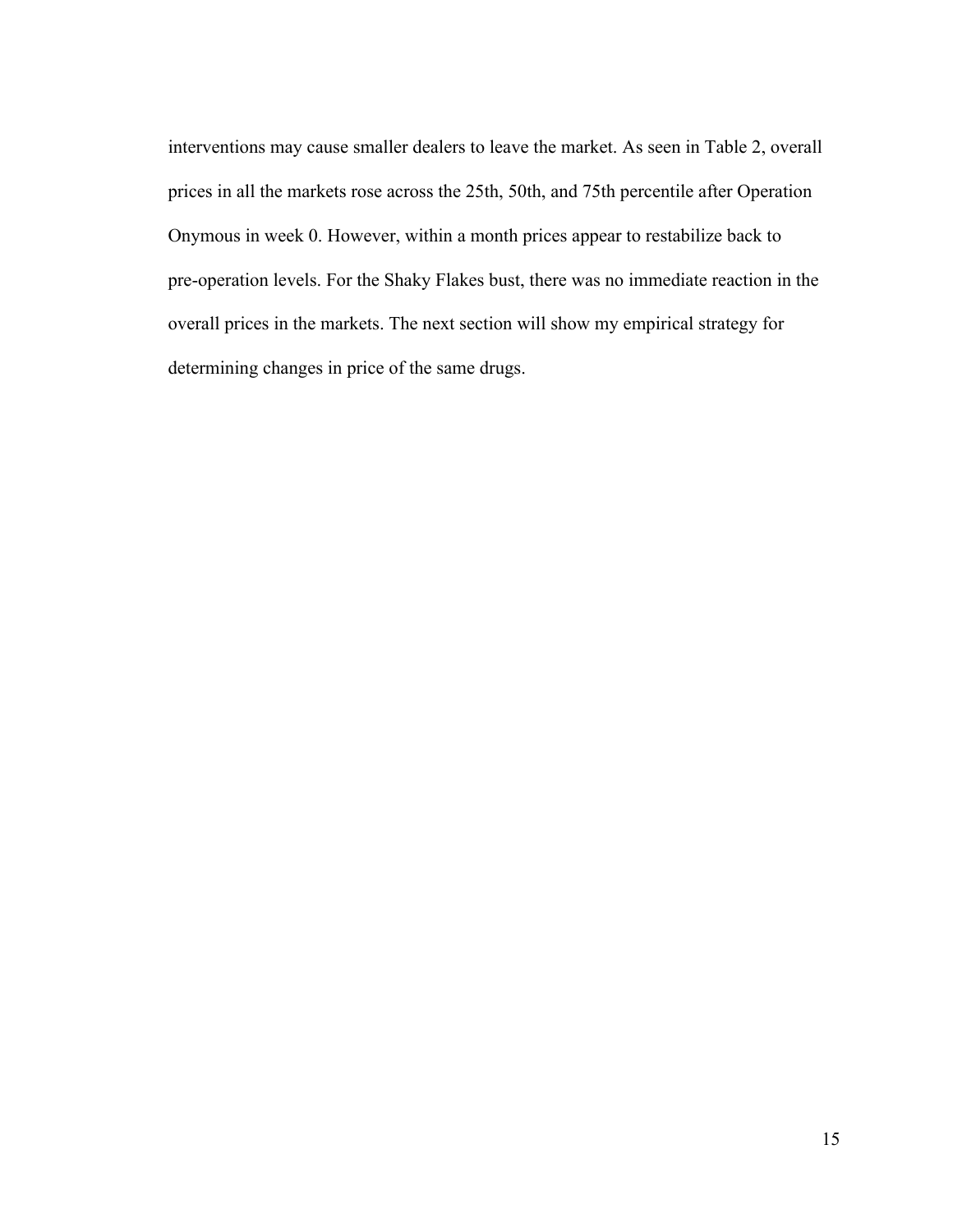#### **IV. Empirical Strategy and Results**

To determine the effect of police interventions on price in darknet markets I ran a linear regression in the following form:

 $(1)$   $\Delta$  Price<sub>i</sub> =  $a_i$  + Week<sub>i</sub> + Weed<sub>i</sub> + Cocaine<sub>i</sub> + Heroin<sub>i</sub> + MDMA<sub>i</sub> + Market<sub>i</sub> + e<sub>i</sub> where the i subscript denotes each drug listing. Δ Price is the price change of a listing every week. The week variable is a dummy variable for a certain week and equals 1 if it is that week and equals 0 if it is not that week. Weed, Cocaine, Heroin, and MDMA are all dummy variables that equal 1 if the listing is that type of drug and 0 if not. I leave out the week of the intervention which is week 0 in my regressions and label my weeks as "1 week before bust" and "1 week after bust."

I find that no individual week had a significant impact on the change of price of a drug listing. Across all markets, increased police interventions did not significantly impact changes in price. These findings are consistent with the findings presented in Décary-Hétu and Giommoni (2016). While he only looked Operation Onymous, I also looked at the Shakey Flakes bust and see no week-to-week differences in the change of price variable (see Tables 3 and 4). The seven markets I evaluated were all different and smaller than the ones that Décary-Hétu and Giommoni (2016) studied. There is evidence that the different darknet drug markets operate similarly and darknet market prices in general do not significantly react to police interventions. Décary-Hétu and Giommoni (2016) offers multiple explanations for why price does not change. The first being that the perception of risk is not changed after drug busts. Sellers on darknet markets may already accurately factor in risk into the price of the drugs and are not surprised when the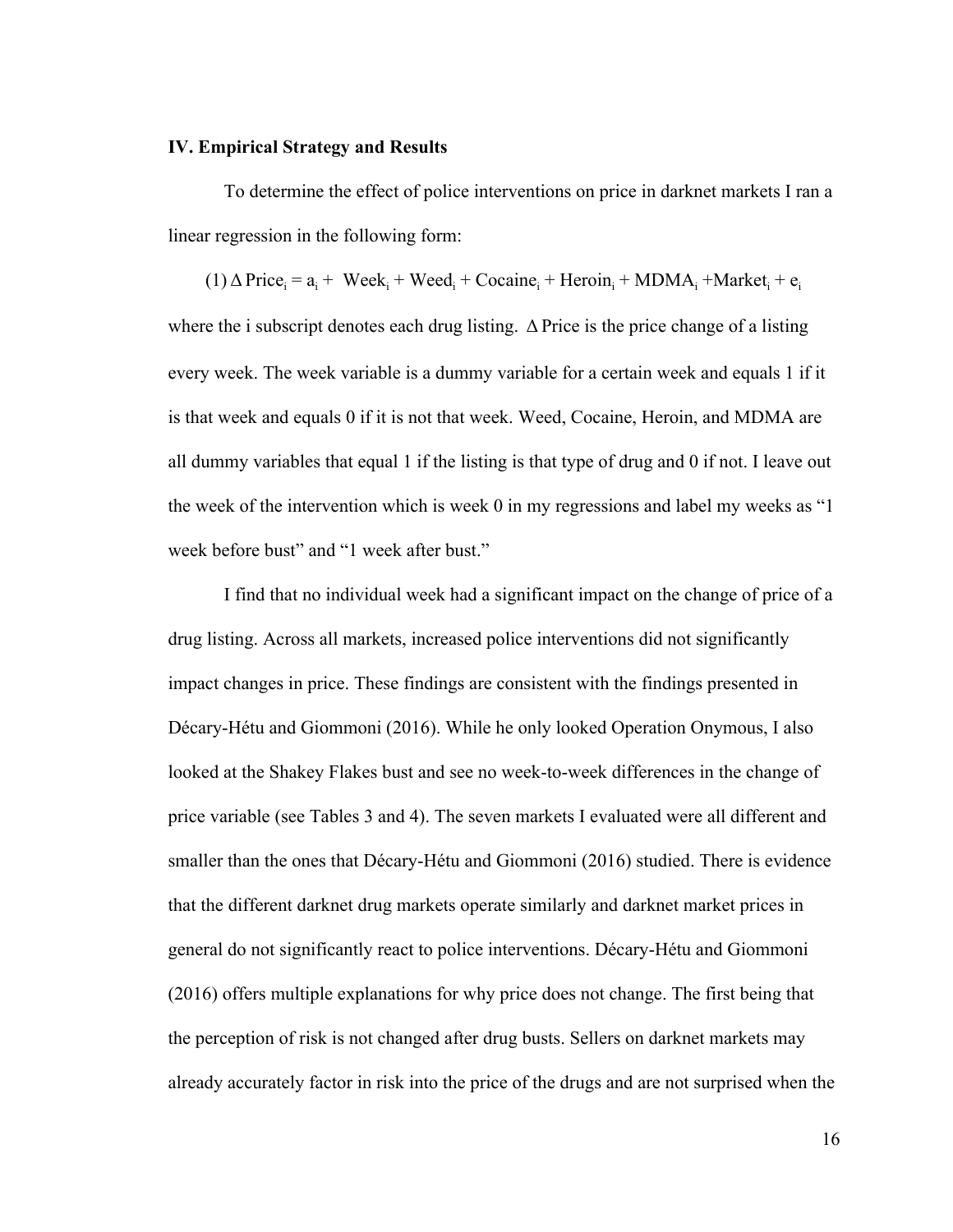police interventions occur. Another explanation is that drug dealers in darknet markets are price-takers and not price-setters, as normal drug markets are (Décary-Hétu and Giommoni 2016). One last explanation is that they do not change the price but lie about the listing and put a smaller amount or a lower cost product. While the exact reason for the price staying stable after police interventions is not confirmed, it is important to find that regardless of size of police interventions, drug listings on darknet markets do not significantly change. Unlike Reuter and Kleiman (1986), I did not find that different drug react differently to police interventions. None of the drug types that I tested were statistically significant. This may be due to the new form of dealing or simply changes in drug behavior over the last three decades.

Further, I analyzed price dispersion amongst several drugs. To do this I looked at how the market price per unit of drug changes before and after the police intervention at the first, second, and third quartile. This quantile regression looks at every drug listing, unlike the previous regression which only looked at drug listings that appeared both before and after the police interventions. The regression is in the following form:

(2)  $PPG_i = a_i + \text{Week}_i + \text{Weed}_i + \text{Cocaine}_i + \text{Heroin}_i + \text{MDMA}_i + \text{Market}_i + e_i$ 

where the i subscript denotes each drug listing. PPG is the price per gram of each drug listing. All other variables are the same as in the previous regression. Table 5 and 6 show the regression results for Operation Onymous and the Shaky Flakes intervention respectively.

I found no significant change in price per gram of drug after the police interventions occurred. While the previous regression shows that prices of the same drug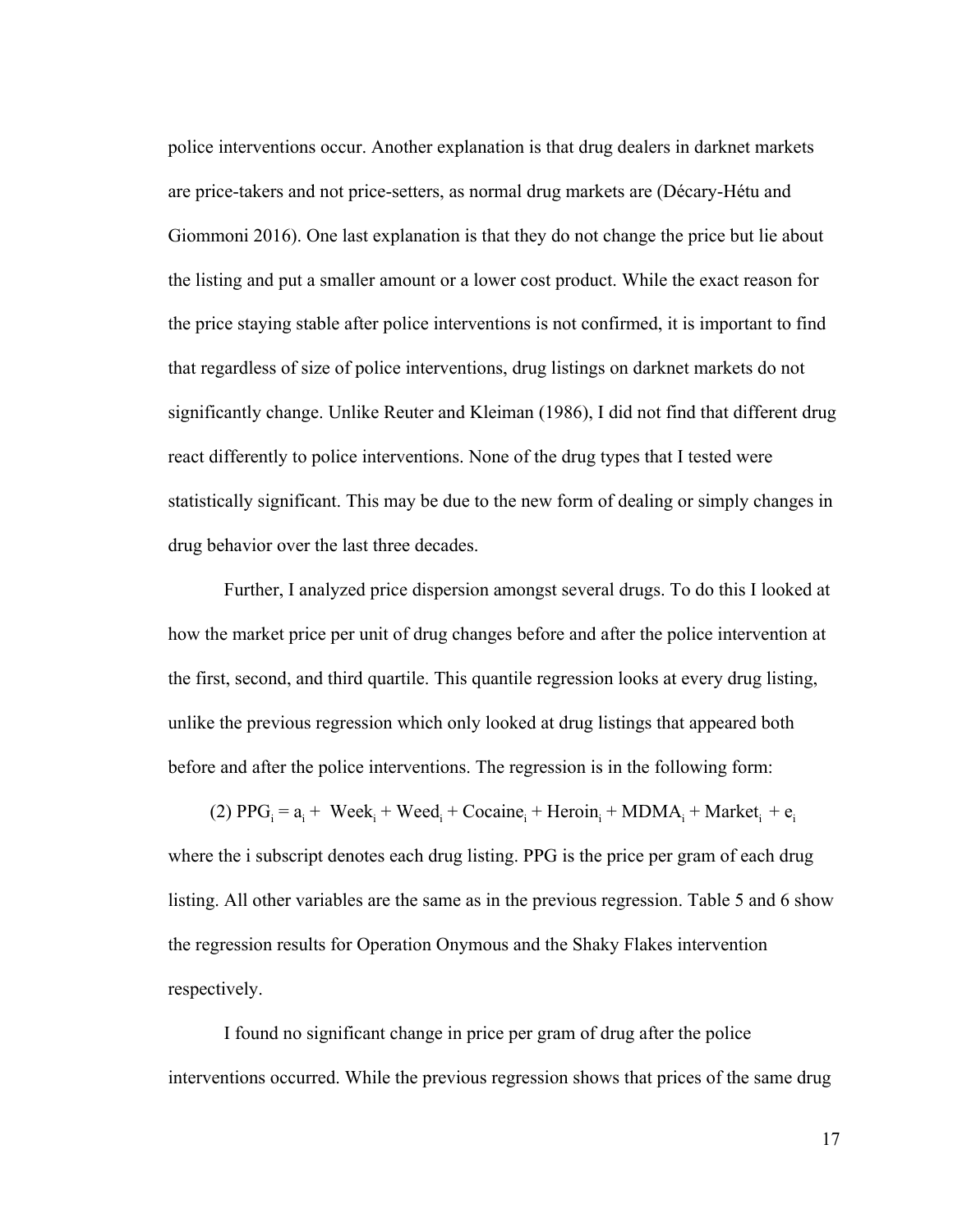did not significantly change after interventions, it is important to test if price per gram across the market increases. Theoretically, interventions may have caused changes in the market prices of the drugs as a whole, but not in the individual listings which were present both before and after the intervention. For example, new sellers may raise the prices of their drugs or sellers may begin to sell primarily in bulk, which can shift the price per gram of the average listing on the market. However, price per gram of each drug tested did not significantly change after the police intervention. While the price per gram of heroin, cocaine, MDMA, and marijuana did not significantly change, the market does have a slightly higher average listing as shown in Table 2. Figure 2 shows a graph of price per unit over time to help visualize any shift there may be. This could be due to several reasons such as higher price per units of drugs that I did not test or large sized listings. The lack of significant change in price per gram of drugs along with the lack of significant change in the same drug listings suggests that the darknet markets are not impacted by police interventions at the individual drug level, or the market as a whole.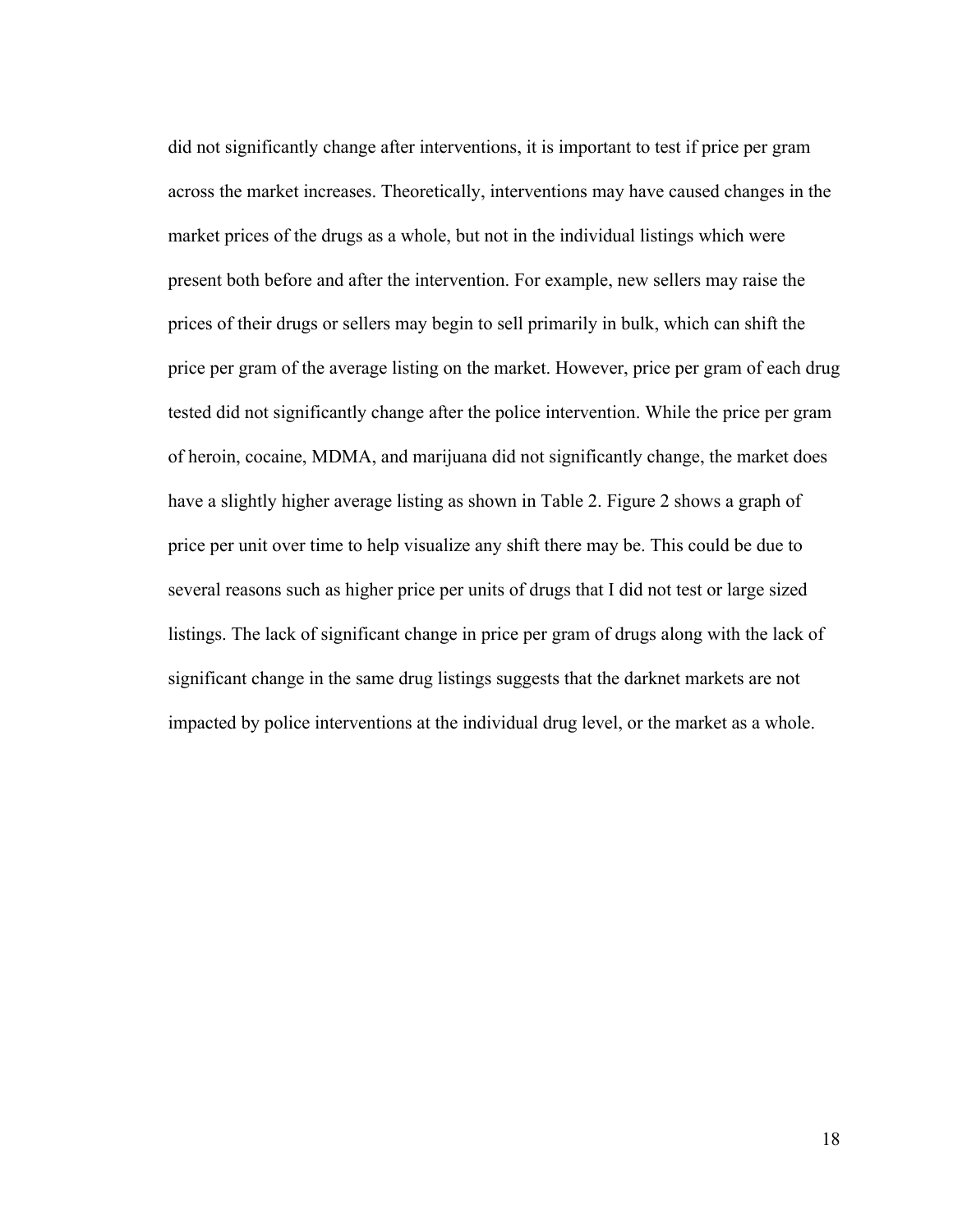## **V. Conclusion**

Online drug markets have been rapidly growing and it is critical for law enforcement to understand these markets if they want to create effective interventions. Décary-Hétu and Giommoni (2016) found that police interventions did not have a long-term effect on prices of drugs on darknet markets. Caulkins and Reuter (2010) and Reuter and Kleiman (1986) found that police interventions do not increase prices of drugs on normal markets. Similarly, I found that prices on darknet drug markets are not significantly affected by police interventions. I also evaluate price changes for specific drugs and I continue to find no effect on price changes. Further, the overall price per unit of drug on darknet markets does not significantly change after police intervention. Given the lack of changes in price after police interventions, I argue that normal drug markets and darknet markets are similar in that the price of drugs is inelastic and does not significantly change after police interventions.

It is important to understand the underlying mechanisms of the rapidly growing darknet markets so law enforcement can effectively handle them. So far evidence has shown that darknet markets act similarly to normal drug markets in terms of seller behavior. If law enforcement wishes to tackle the darknet drug markets, they will need to realize that increasing arrests does not raise prices and may be counterproductive because of the added media attention. Buxton and Bingham (2015) argues that the police interventions may lead to higher usage of darknet markets due to more people becoming aware of them.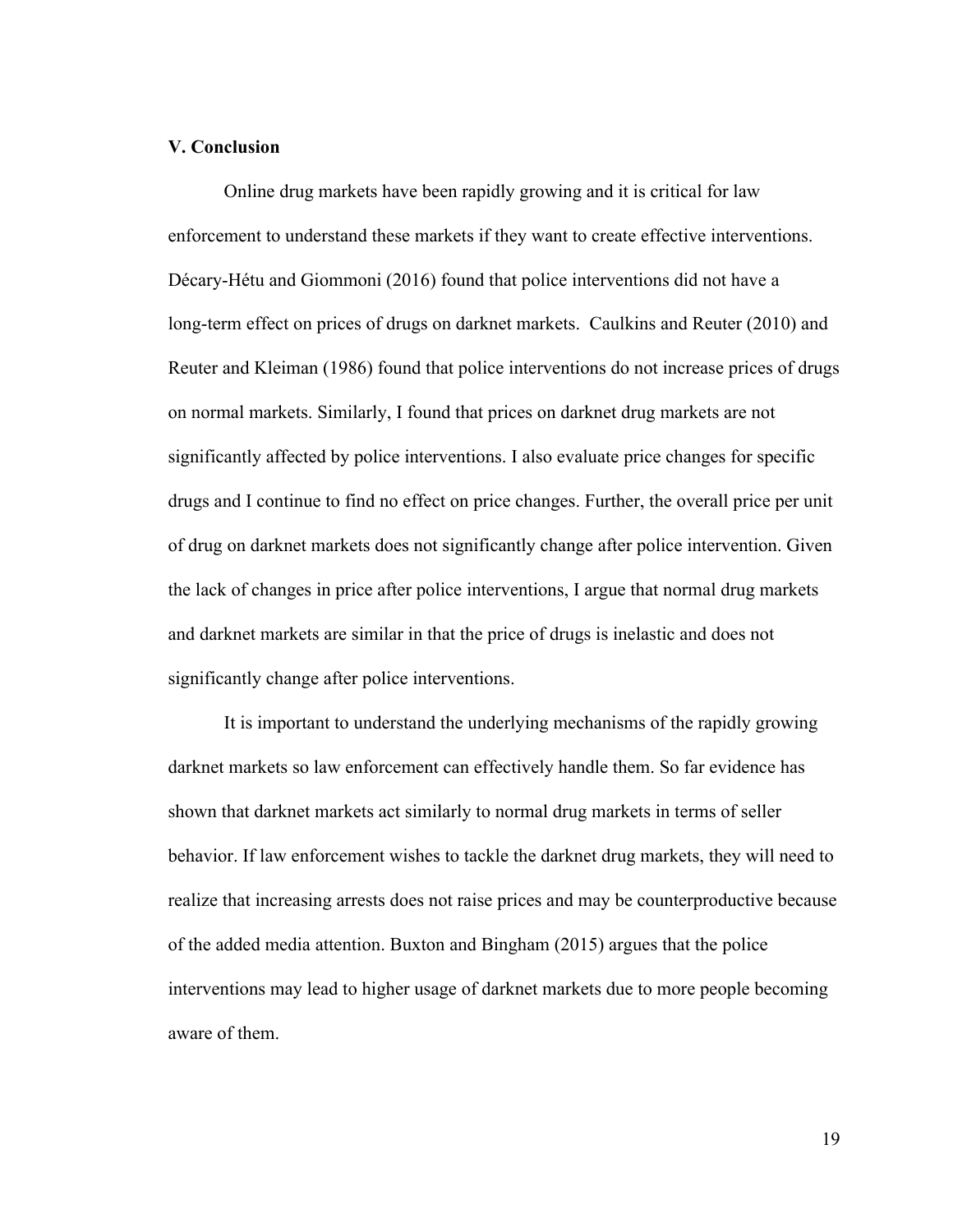Interesting future studies would include finding if there is a correlation between the type of drugs the arrested seller sold and the prices of those drugs on the market, the drug composition of certain markets, and evaluating the amount of new sellers after a lot of media attention.

`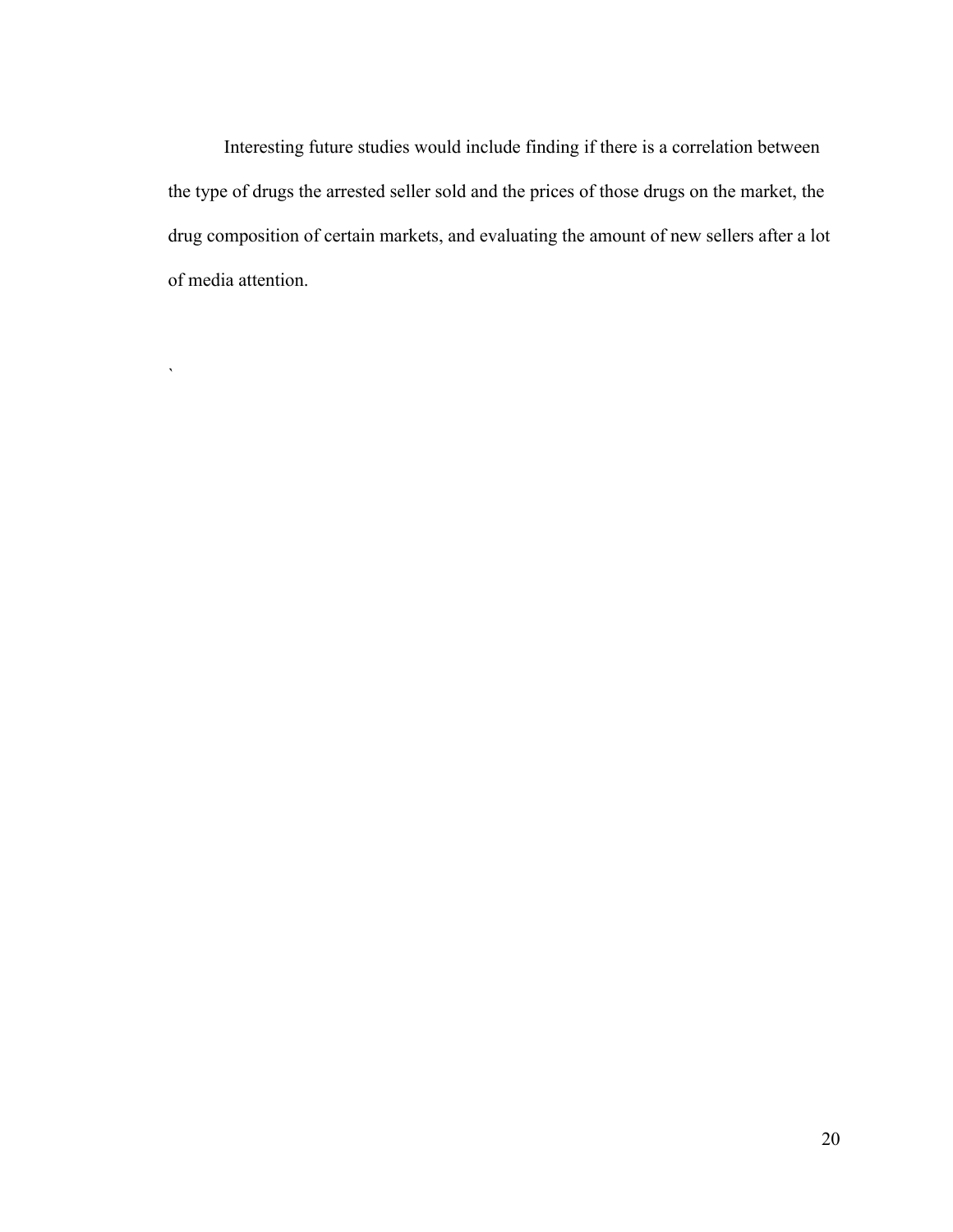#### References

- Afilipoaie, A., and P. Shortis (2015). "Operation Onymous: International law Enforcement agencies target the Dark Net in November 2014." *Global Drug Policy Observatory.* Online. https://www.swansea.ac.uk/media/GDPO%20SA%20Onymous.pdf
- Branwen G., N. Christin, D. Décary-Hétu, R. Munksgaard Andersen, StExo, El Presidente, Anonymous, Daryl Lau, Sohhlz, D. Kratunov, Vince Cakic, Van Buskirk, & Whom. Dark Net Market archives, 2011-2015, 12 July 2015. Online. [www.gwern.net/DNM%20archives](https://www.gwern.net/DNM%20archives)
- Buxton, J., and T. Bingham (2015). "The Rise and Challenge of Dark Net Drug Markets". *Global Drug Policy Observatory.* Online. www.drugsandalcohol.ie/23274/1/Darknet%20Markets.pdf.
- Caulkins J., and P. Reuter (2010): "How Drug Enforcement Affects Drug Prices." *Crime And Justice 39(1):213-271.*
- Christin, N. (2013). "Traveling the silk road: a measurement analysis of a large anonymous online marketplace." *Proceedings of the 22nd International Conference on World Wide Web*.
- Décary-Hétu D., and L. Giommoni (2016): "Do police crackdowns disrupt drug cryptomarkets? A longitudinal analysis of the effects of Operation Onymous." *Crime, Law and Social Change. 2016 Oct.*
- Demant, J., R. Munksgaard, and R. Houborg (2016). ["Personal use, social supply or](https://www.gwern.net/docs/sr/2016-demant.pdf) [redistribution? cryptomarket demand on Silk Road 2 and Agora."](https://www.gwern.net/docs/sr/2016-demant.pdf) *[Trends in](https://www.gwern.net/docs/sr/2016-demant.pdf) [Organized Crime.](https://www.gwern.net/docs/sr/2016-demant.pdf)* [doi:10.1007/s12117-016-9281-4](https://www.gwern.net/docs/sr/2016-demant.pdf)
- EMCDDA (European Monitoring Centre for Drugs and Drug Addiction) (2016). "EU Drug Markets Report: In-Depth Analysis." *EMCDDA–Europol Joint publications, Publications Office of the European Union, Luxembourg.*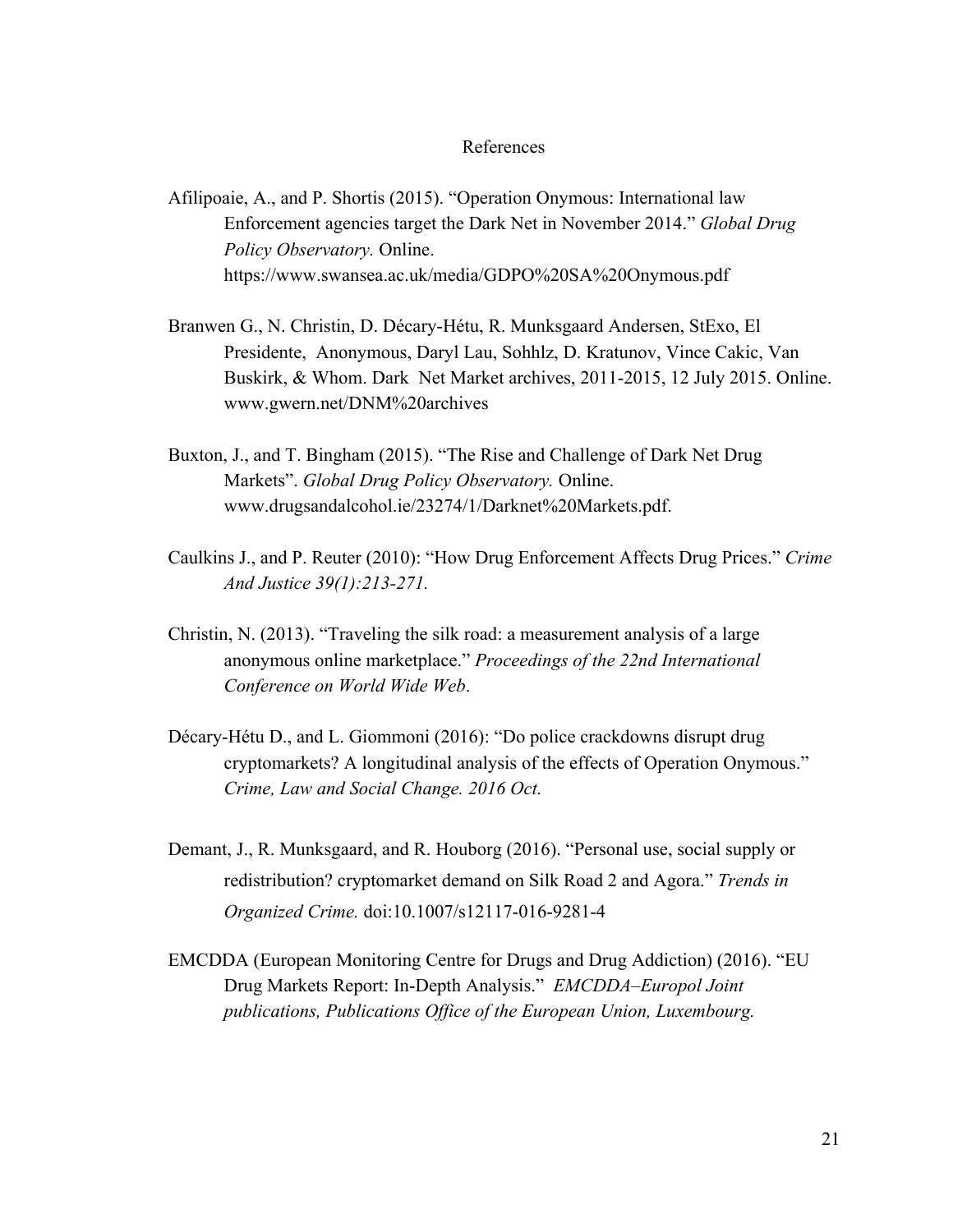- Fox-Brewster, Thomas. "Astonishing Images Show \$4.2 Million In Seized Dark Market Drugs." *Forbes* 13 Mar. 2015: n. pag. Online. www.forbes.com/sites/thomasbrewster/2015/03/13/shiny-flakes-bust-pictures
- Hern, Alex. "Five Stupid Things Dread Pirate Roberts Did to Get Arrested." *The Guardian*. N.p., 3 Oct. 2013. Web. 23 Apr. 2017. Online. [www.theguardian.com/technology/2013/oct/03/five-stupid-things-dread-pi](https://www.theguardian.com/technology/2013/oct/03/five-stupid-things-dread-pi) rate-roberts-did-to-get-arrested
- Kruithof K., J. Aldridge, D. Décary-Hétu, M. Sim, E. Dusjo, and S. Hoorens (2016): "Internet-facilitated drug trade." *RAND Institute.* Online: [www.rand.org/pubs/research\\_reports/RR1607.html](http://www.rand.org/pubs/research_reports/RR1607.html)
- Locker, Theresa. "The Rise and Fall of Shiny Flakes, Germany's Online Drug Market." *Vice.* 23 Mar. 2015: n. pag. Online. [https://motherboard.vice.com/en\\_us/article/the-rise-and-fall-of-shiny-flakes-germ](https://motherboard.vice.com/en_us/article/the-rise-and-fall-of-shiny-flakes-germ) anys-online-drug-market
- Pollack H., and P. Reuter (2014). "Does tougher enforcement make drugs more expensive?" *Addiction, Vol. 109, Issue 12, pp:1959-1966.*
- Reuter P., and M. Kleiman (1986). "Risk and Prices: An Economic Analysis of Drug Enforcement." *Crime and Justice, Vol. 7, pp. 289-340.*
- Rhumorbarbe D., L. Staehli, J. Broséus, Q. Rossy, and P. Esseiva (2016). ["Buying drugs](https://www.gwern.net/docs/sr/2016-damien.pdf) [on a Darknet market: a better deal? Studying the online illicit drug market through](https://www.gwern.net/docs/sr/2016-damien.pdf) [the analysis of digital, physical and chemical data."](https://www.gwern.net/docs/sr/2016-damien.pdf) *[Forensic Sci Int. 2016](https://www.gwern.net/docs/sr/2016-damien.pdf) [Oct;267:173-182.](https://www.gwern.net/docs/sr/2016-damien.pdf)*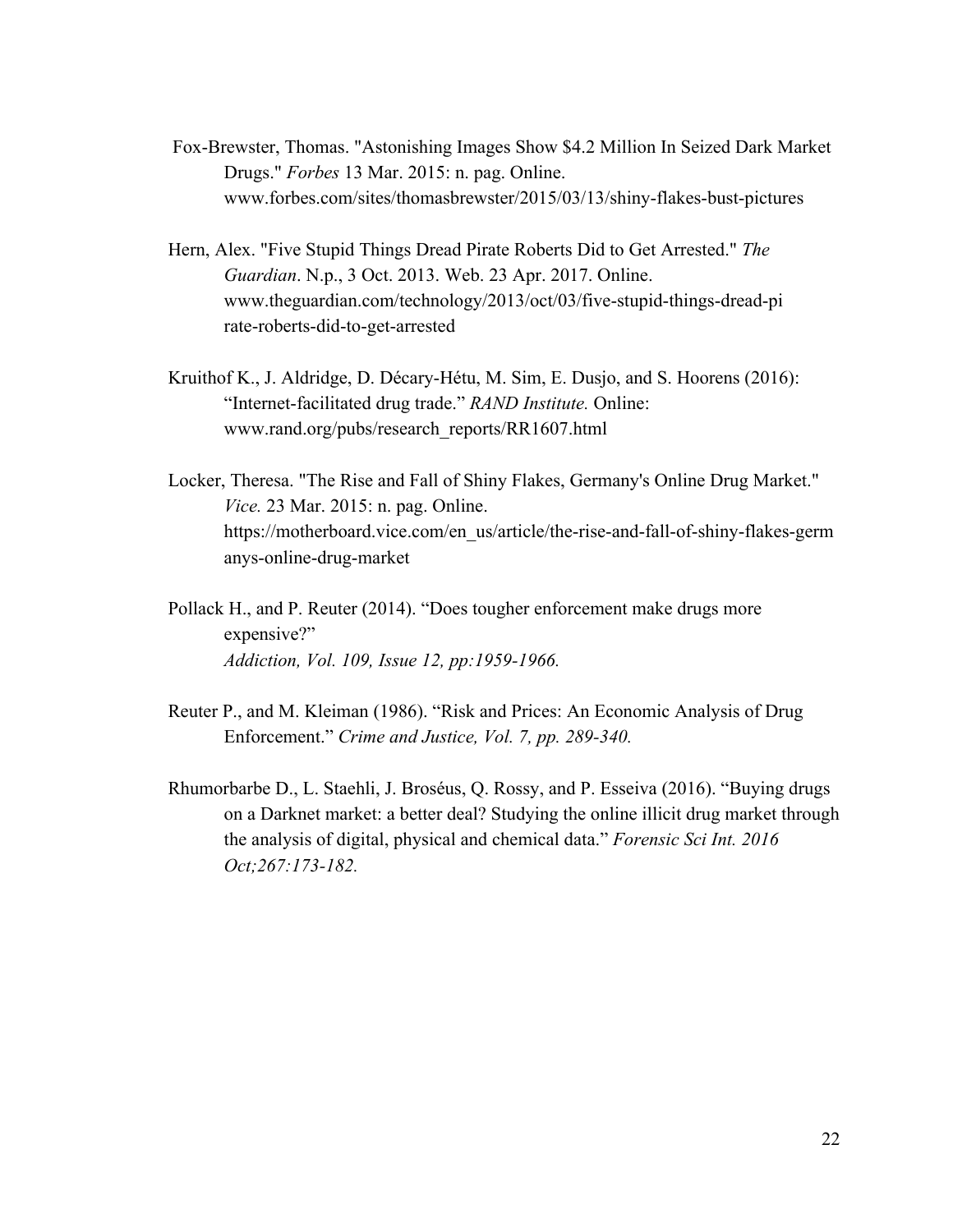## **Appendix**

Figure 1: A screenshot of what a darknet market. Source: <https://commons.wikimedia.org/wiki/File:Silkroad30.png>

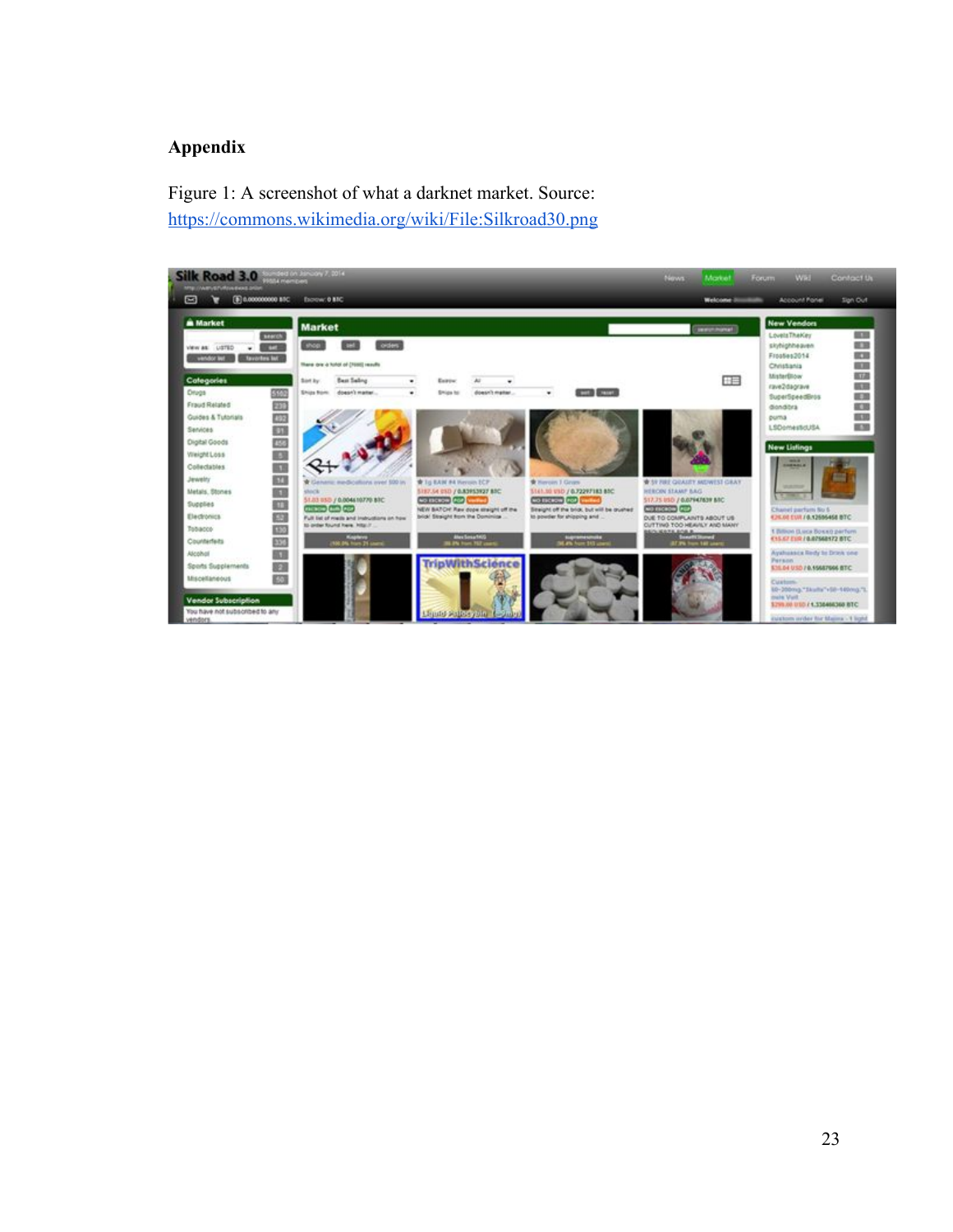

Figure 2: This graph shows price per gram of MDMA over time for the darknet market Dream.

Table 1: Quartile prices of the entire drug catalog for each market studied

| Market            | <b>Observations</b> | 25% Price | 50% Price | 75% Price |
|-------------------|---------------------|-----------|-----------|-----------|
| Pandora           | 204642              | \$32.58   | \$93.95   | \$300.85  |
| <b>Black Bank</b> | 325829              | \$17.20   | \$68.40   | \$220.60  |
| Outlaw            | 76725               | \$34.00   | \$87.89   | \$233.27  |
| Middle Earth      | 13509               | \$9.99    | \$39.66   | \$137.91  |
| <b>Diabolous</b>  | 107758              | \$16.30   | \$61.01   | \$183.09  |
| Dream             | 1791                | \$116.48  | \$255.44  | \$540.27  |
| Cloud 9           | 235122              | \$18.28   | \$63.87   | \$217.03  |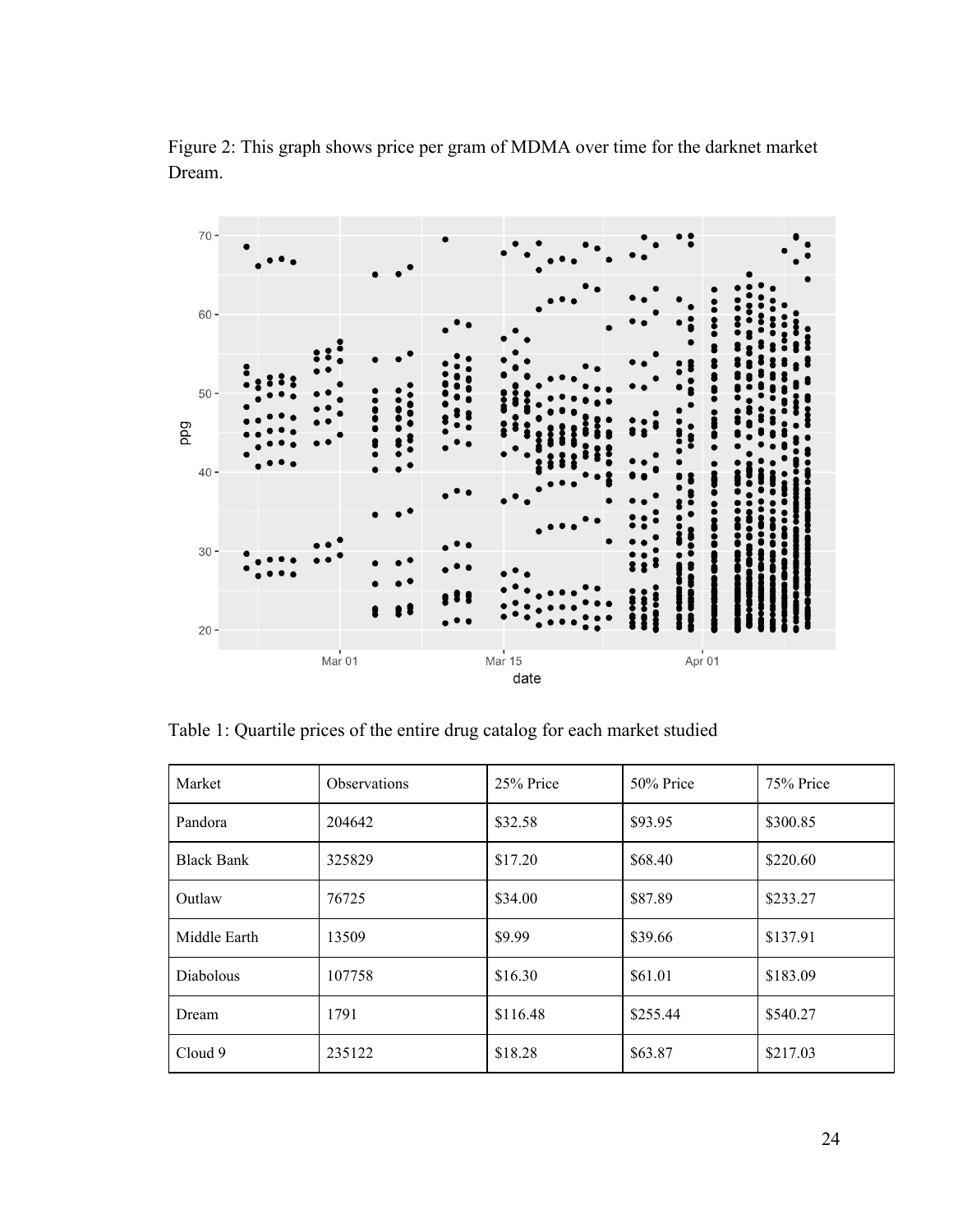| Week                | 25th percentile | 50th percentile | 75th percentile |
|---------------------|-----------------|-----------------|-----------------|
| 4 Weeks Before Bust | \$15.39         | \$60.09         | \$173.06        |
| 3 Weeks Before Bust | \$17.28         | \$64.66         | \$188.63        |
| 2 Weeks Before Bust | \$17.46         | \$63.82         | \$188.8         |
| 1 Week Before Bust  | \$15.46         | \$57.32         | \$161.58        |
| 1 Week After Bust   | \$19.68         | \$67.96         | \$199.95        |
| 2 Weeks After Bust  | \$24.36         | \$73.25         | \$196.36        |
| 3 Weeks After Bust  | \$30.59         | \$84.02         | \$217.73        |
| 4 Weeks After Bust  | \$21.69         | \$63.58         | \$161.17        |

Table 2: Quartiles of all darknet market listing prices before and after Operation Onymous.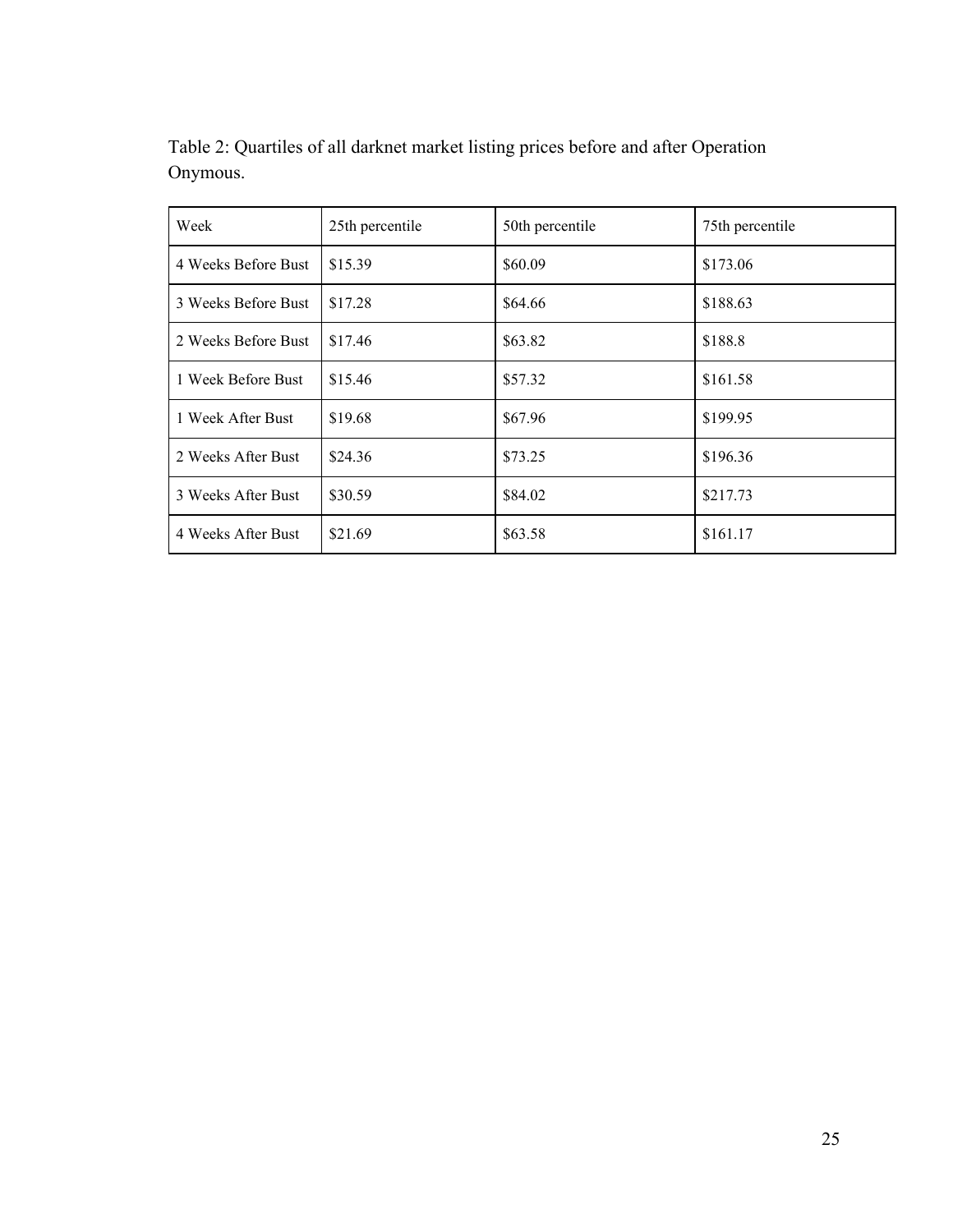| <b>VARIABLES</b>         | Price Change (1) | Price Change (2) | Price Change (3) |
|--------------------------|------------------|------------------|------------------|
| 2 Weeks Before Bust      | $-0.063$         | $-0.062$         | $-0.102$         |
|                          | (0.160)          | (0.160)          | (0.186)          |
| 1 Week Before Bust       | $-0.034$         | $-0.034$         | $-0.073$         |
|                          | (0.140)          | (0.140)          | (0.170)          |
| 1 Week After Bust        | $-0.020$         | $-0.020$         | $-0.057$         |
|                          | (0.139)          | (0.139)          | (0.170)          |
| 2 Weeks After Bust       | $-0.061$         | $-0.061$         | $-0.090$         |
|                          | (0.144)          | (0.144)          | (0.215)          |
| 3 Weeks After Bust       | $-0.039$         | $-0.039$         | $-0.081$         |
|                          | (0.180)          | (0.180)          | (0.226)          |
| 4 Weeks After Bust       | $-0.029$         | $-0.029$         | $-0.088$         |
|                          | (0.190)          | (0.191)          | (0.210)          |
| <b>MDMA</b>              |                  | $-0.005$         | $-0.005$         |
|                          |                  | (0.190)          | (0.160)          |
| Weed                     |                  | 0.002            | $-0.005$         |
|                          |                  | (0.488)          | (0.190)          |
| Heroin                   |                  | 0.004            | $-0.002$         |
|                          |                  | (0.670)          | (0.238)          |
| Cocaine                  |                  | 0.001            | $-0.048$         |
|                          |                  | (0.504)          | (0.208)          |
| <b>Black Bank Market</b> |                  |                  | $-.043$          |
|                          |                  |                  | (.594)           |
| Pandora Market           |                  |                  | $-0.002$         |
|                          |                  |                  | (.112)           |
| Cloud 9 Market           |                  |                  | $-0.129$         |
|                          |                  |                  | (.152)           |
| Outlaw Market            |                  |                  | 0.004            |
|                          |                  |                  | (.099)           |
| Constant                 | 0.034            | 0.034            | 0.089            |
|                          | (0.106)          | (0.107)          | (.167)           |

Table 3: Regression 1 (N=74,974) for Operation Onymous.

 $\mathcal{L}_\text{max}$  and the contribution of the contribution of the contribution of the contribution of the contribution of

Robust standard errors in parentheses \*\*\* p<0.01, \*\* p<0.05, \* p<0.1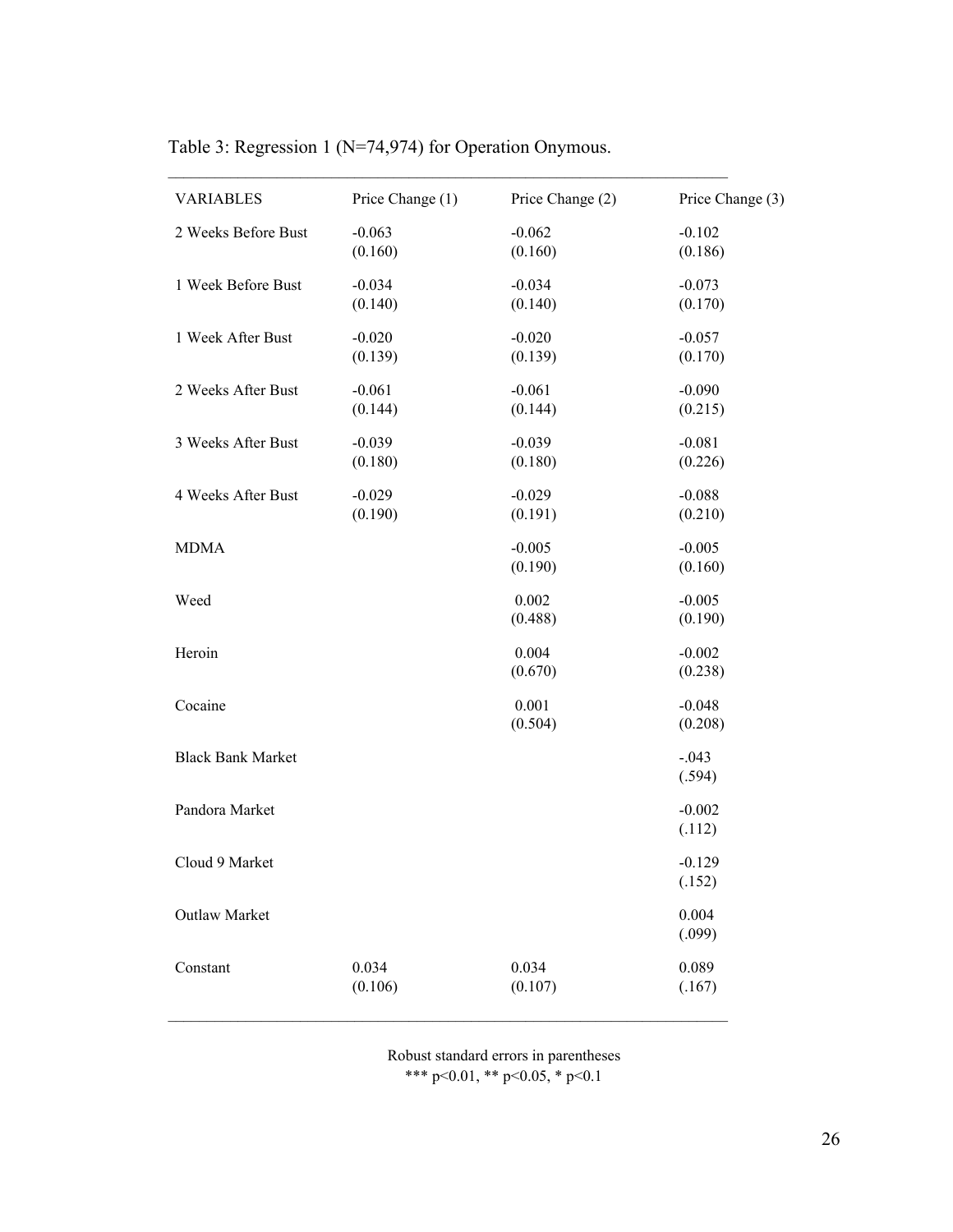| <b>VARIABLES</b>         | Price Change (1)    | Price Change (2)    | Price Change (3)    |
|--------------------------|---------------------|---------------------|---------------------|
| 2 Weeks Before Bust      | $-0.029$<br>(0.090) | $-0.011$<br>(0.074) | $-0.029$<br>(0.876) |
| 1 Week Before Bust       | $-0.000$<br>(0.009) | 0.0001<br>(0.003)   | $-0.002$<br>(0.097) |
| 1 Week After Bust        | 0.000<br>(0.008)    | 0.0001<br>(0.009)   | $-0.002$<br>(0.086) |
| 2 Weeks After Bust       | $-0.004$<br>(0.086) | $-0.023$<br>(0.064) | $-0.045$<br>(0.085) |
| 3 Weeks After Bust       | $-0.050$<br>(0.802) | $-0.040$<br>(0.081) | $-0.048$<br>(0.801) |
| 4 Weeks After Bust       | $-0.000$<br>(0.080) | $-0.006$<br>(0.079) | $-0.005$<br>(0.080) |
| <b>MDMA</b>              |                     | $-0.015$<br>(0.059) | $-0.010$<br>(0.058) |
| Weed                     |                     | 0.014<br>(0.063)    | 0.014<br>(0.064)    |
| Heroin                   |                     | 0.018<br>(0.099)    | $-0.015$<br>(0.122) |
| Cocaine                  |                     | 0.016<br>(0.065)    | $-0.017$<br>(0.065) |
| <b>Black Bank Market</b> |                     |                     | $-.008$<br>(.031)   |
| Diabolous Market         |                     |                     | 0.014<br>(.037)     |
| Middle Earth Market      |                     |                     | 0.110<br>(.072)     |
| Dream Market             |                     |                     | $-0.062$<br>(.044)  |
| Constant                 | 0.000<br>(0007)     | $-.001$<br>(0.007)  | 0.004<br>(.076)     |

Table 4: Regression 1 (N=194,157) for the Shaky Flakes Intervention.

 $\mathcal{L}_\text{max}$  and the contribution of the contribution of the contribution of the contribution of the contribution of

Robust standard errors in parentheses \*\*\* p<0.01, \*\* p<0.05, \* p<0.1

 $\mathcal{L}_\text{max}$  and the contribution of the contribution of the contribution of the contribution of the contribution of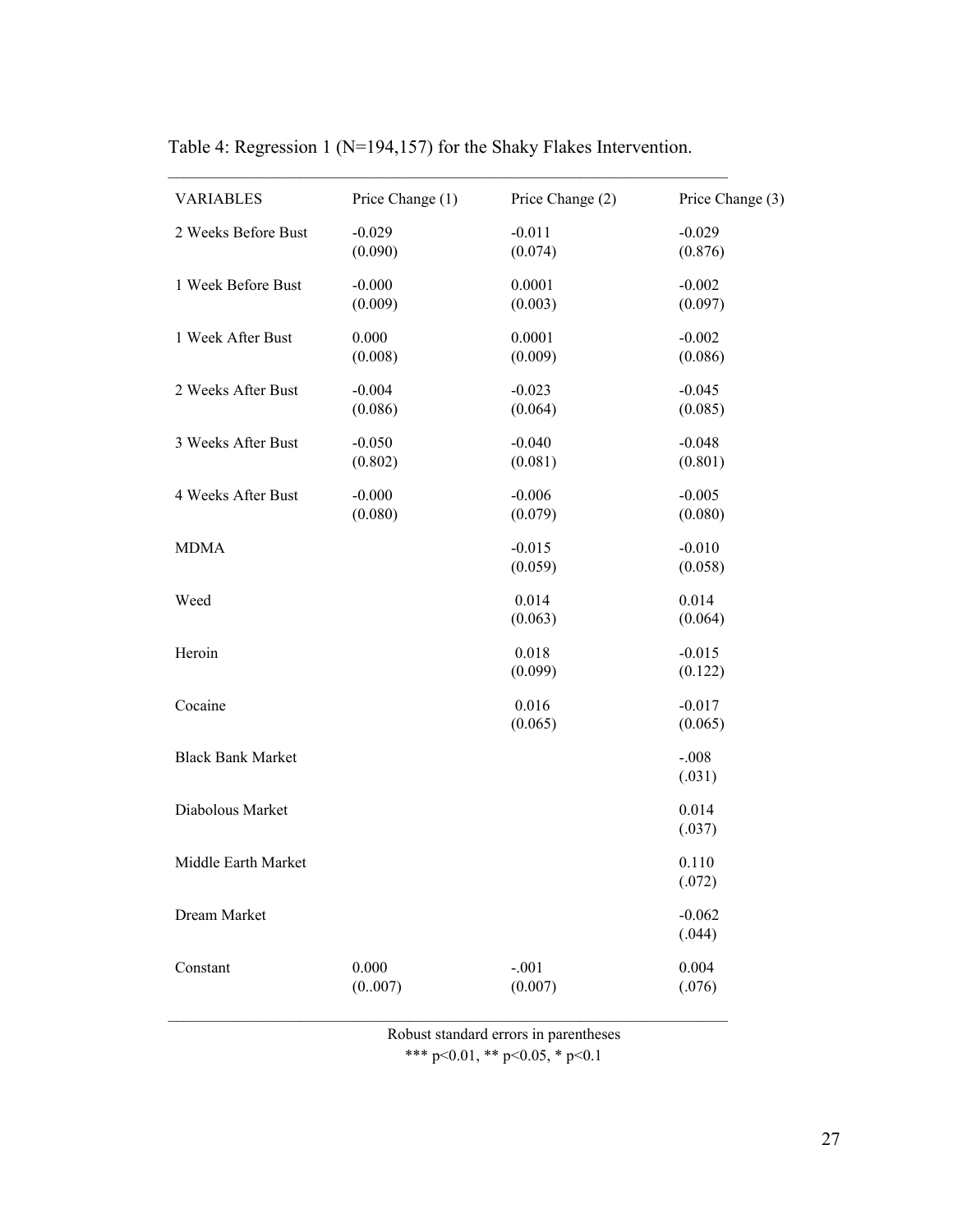| <b>VARIABLES</b>         | .25          | .50          | .75          |
|--------------------------|--------------|--------------|--------------|
| 2 Weeks Before Bust      | 1.761        | 1.702        | 2.338        |
|                          | (1.802)      | (1.654)      | (2.186)      |
| 1 Week Before Bust       | 1.478        | 1.743        | 2.571        |
|                          | (1.609)      | (1.454)      | (2.413)      |
| 1 Week After Bust        | 1.322        | 1.414        | 2.603        |
|                          | (1.582)      | (1.673)      | (3.051)      |
| 2 Weeks After Bust       | 1.695        | 1.771        | 2.323        |
|                          | (1.545)      | (2.011)      | (2.482)      |
| 3 Weeks After Bust       | 1.864        | 1.827        | 3.089        |
|                          | (1.657)      | (1.623)      | (2.988)      |
| 4 Weeks After Bust       | 1.019        | 1.454        | 2.380        |
|                          | (1.097)      | (1.349)      | (2.210)      |
| <b>MDMA</b>              | $-3.143***$  | $1.053***$   | 5.083***     |
|                          | (0.561)      | (0.014)      | (0.956)      |
| Weed                     | $-16.410***$ | $-23.474***$ | $-29.028***$ |
|                          | (0.179)      | (0.353)      | (0.441)      |
| Heroin                   | $-5.259***$  | 8.385*       | 27.130***    |
|                          | (0.355)      | (3.263)      | (3.400)      |
| Cocaine                  | $-10.279***$ | 17.566***    | 31.251***    |
|                          | (0.414)      | (2.633)      | (3.409)      |
| <b>Black Bank Market</b> | 0.148        | $-0.446$     | $-2.331$     |
|                          | (0.146)      | (0.587)      | (2.080)      |
| Pandora Market           | 0.293        | 0.480        | $-0.418$     |
|                          | (0.248)      | (0.516)      | (0.507)      |
| Cloud 9 Market           | 0.212        | 0.928        | $-0.967$     |
|                          | (0.245)      | (0.984)      | (0.909)      |
| Outlaw Market            | 0.118        | 0.084        | 0.313        |
|                          | (.194)       | (0.131)      | (0.495)      |
| Constant                 | 23.387***    | 31.702***    | 41.142***    |
|                          | (0.56)       | (0.535)      | (0.604)      |
|                          |              |              |              |

Table 5: Regression 2 (N=97,415) for Operation Onymous.

Robust standard errors in parentheses

 $\mathcal{L}_\text{max}$  and the contribution of the contribution of the contribution of the contribution of the contribution of

\*\*\* p<0.01, \*\* p<0.05, \* p<0.1